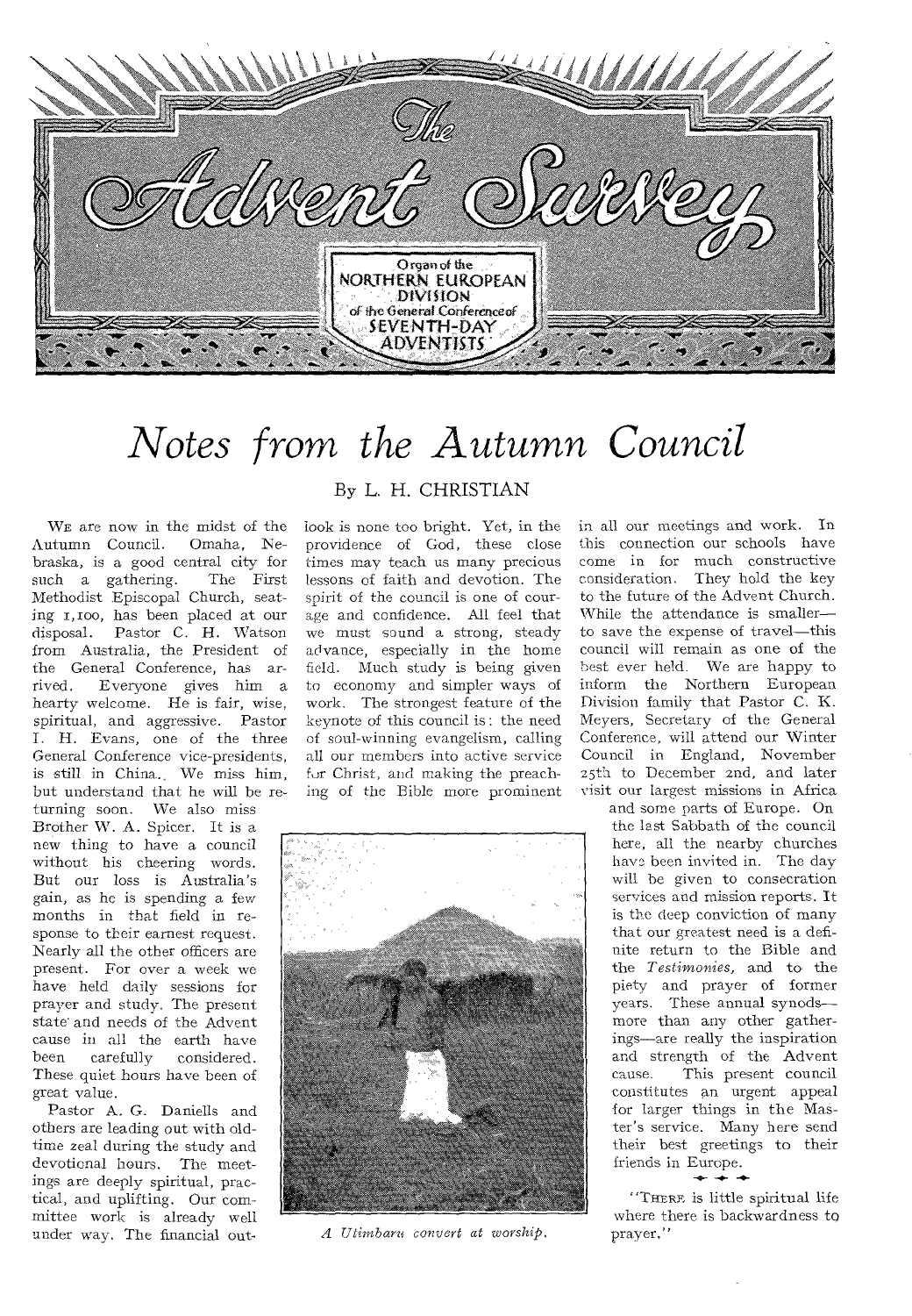# A *Call to Economy*

#### BY L. H. CHRISTIAN

THE whole world to-day finds itself in the midst of poverty and<br>financial distress. Business is financial distress. slack. Millions of men are out of work. Many governments are in money trouble and some almost bankrupt. Stocks drop in value and confidence is gone. We are facing a winter of suffering and hardship. These conditions are outstanding signs that the final days of trouble are at hand. We can see now how things will culminate in woe and despair for the merchants of earth and end in riot and destruction. (Rev. 18:11-19.)

The present hard times are not an accident. We reap what we have sown. People have become extravagant. They live higher. They travel more and spend freely. Automobiles, the radio, pleasure tours, vacations, less work, more conveniences—all the new and good things of this fast age—cost money. Then, too, government expenditures are much greater than before the war. New offices have been created. Salaries have been raised. Taxes mount higher and higher. Still the income is too small. These things have brought the need of economy to the front.

In the Advent movement this need has also become acute. Our work is larger and our organization much more complicated. Departments have been added, institutions built, and agencies of various kinds appointed. These have been necessary, yet they increase the financial load. Even evangelism has grown to be expensive. Some men are almost tempted to measure their success in soul-winning by the money they may spend. We would not be misunderstood. We believe in progress. God's cause has always been one of aggressive advance. We must never permit this message and movement to be shackled in the iron bands of a fossilized conservatism. The work needs new and larger plans and facilities.

But this very fact of a growing work makes it yet more imperative to study and practise economy. Economy gives solidity and confidence. Debts are a curse, and to

spend money carelessly is the way to ruin. One shilling saved by the conference is worth two shillings collected or given by the church. We would request all our leaders to study ways and means to save. Can we not make our methods<br>more simple and vet more more simple and yet efficient? As we save more, our people will give more. To be frugal is to be wise. True economy is good religion.

## Harvest Ingathering Campaign at Nyhyttan, Sweden

**-4- -4- -4-** 

### BY ELLIS R. COLSON

NEVER before has the Swedish School experienced such a blessed and successful Harvest Ingathering Campaign as this year. On Sabbath evening, October 4th, the whole school met in the chapel to listen to several speakers who emphasized the importance of this work and also gave instruction to the students, especially the new ones. Earnest prayer was offered that God's blessing would rest upon the work which was to begin the following day. After the territory had been divided and each group or individual had received the necessary supply of literature, many hands got busy preparing several hundred sandwiches, for a three-days' campaign was being launched. No one planned to return before Tuesday night on account of the great distances which had to be travelled by train,<br>bicycle, or motor-car. Nearly motor-car.

every small village—and in many places, every house within a radius of sixty to seventy miles—was to be canvassed.

A steady, drizzling rain was falling when we awoke the next morning, but queer as it may seem, no one appeared to dream of postponing the campaign. We had prayed the evening before, that if it should rain, it would rain only hard enough to keep other people at home but not enough to keep enthusiastic Harvest Ingatherers there. God surely heard that prayer. It drizzled all that day and part of the three following ones, after which it began to pour down. Our campaign lasted for the greater part of the three school days, although several groups did not come back before Wednesday evening.

On Thursday morning at the chapel hour each worker or group came up to the pulpit and placed the receipts of the campaign in a large basket, each stating the amount received, which was then written on the blackboard. Judge our surprise when we summed up the different columns and saw that \$1,218.00 had come in. This was in addition to the \$302.00 which our students had previously collected. Later on \$243.00 came in, bringing the grand total to \$1,763.00.

The following Friday evening we were glad to have Brother G. A. Lindsay with us at the social hour. The whole evening was given to the students to relate their experiences. Nearly every one of those who had been out took part. The meeting seemed all too short, although we were together more than two and



*Those who took part in the Harvest Ingathering work.*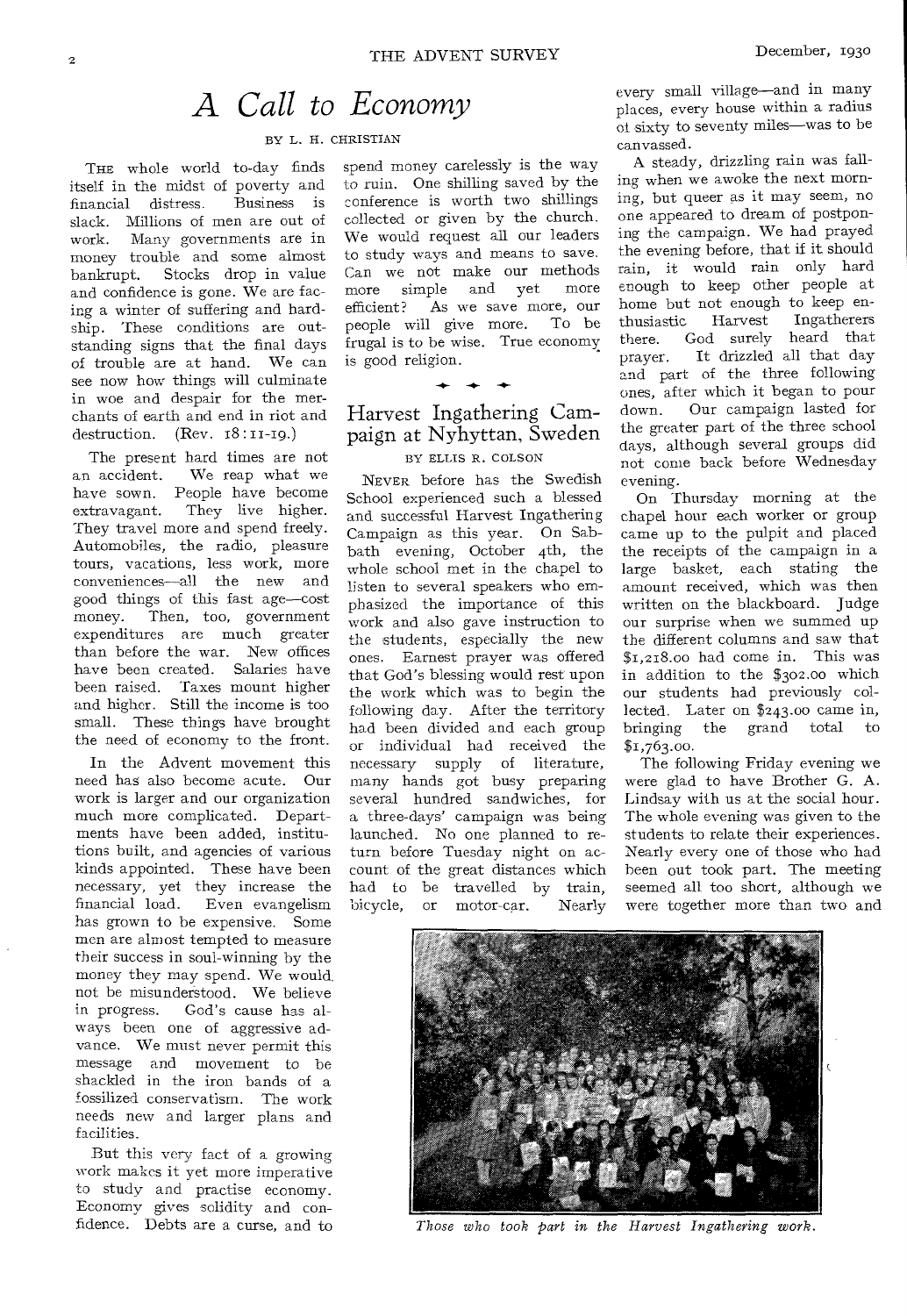a half hours, so interesting and inspiring were the testimonies. Brother Lindsay stated that this occasion would stand out as the brightest in his memory of the Swedish School, although he has been here for several years as teacher.

May this campaign be a great blessing, not only to those who have been out collecting gifts but also to those who have given. May those, too, who receive these gifts share our rich blessing.

### More Harvest Ingathering Items

IT may be a human weakness but, being humans, we are naturally weak and we must confess that we *are* pleased when the "powers that be" condescend to give us their commendation. And when this commendation takes tangible form, well, we can't help but "noise it abroad." While we express our joy, however, we give all the glory to Him Who moves upon the hearts of men to fulfil His own purpose. Recently we received the following cablegram :

"Djasmatch gives one thousand thalers (\$250) and also helps to feed hospital patients for Harvest Ingathering. We are truly thankful."

This refers to one of the ruling chiefs of Abyssinia. It will be remembered that it was the King of Abyssinia who gave land and money for the hospital which we have at Dessie, in the northern part of Abyssinia. Dr. Bergman, the superintendent of this hospital, was instrumental in helping this chief after he had been wounded in one of the tribal skirmishes.

Some very unique gifts have been received during this special campaign. We are getting accustomed to such gifts as eggs, corn, roosters, goats, and occasionally a cow, but this is the first time anyone has donated a mountain! Contiguous to our mission station in Asmara, Eritrea, is a small mountain belonging to the Government. When Pastor Sabatino approached the governor with a request for a, donation to the Harvest Ingathering fund he responded by giving this mountain. He did not want this

piece of land to go to anyone else, for he wishes to see a Seventh-Day Adventist church built there. The<br>Eritrean Government is very Eritrean Government is very friendly to our mission there and came to our aid quite generously at the time of the locust devastation.

There are also various ways of working. Neither age, incapacity, nor other difficulties can deter the enthusiastic Harvester. Brother Oswald, who has been spending some weeks in Poland in the interests of the Harvest Ingathering, tells of a sister, seventy-two years of age, who was anxious to get her goal but did not know what she could do. She was not able to read and she felt she could not go from house to house, for she was no talker. It was suggested that she stay at home and pray for those who could go out, but this did not

satisfy our sister. She wanted to get her goal the same as the other members. As last she suggested that if someone would teach her two verses of a suitable hymn she would go out and sing; then she could distribute the papers and say why she was singing. So the choirmaster was called and in just fifteen minutes this sister had learned the two verses. She set out next day with a prayer in her heart and a song on her lips and in a few hours<br>she returned with her goal. She she returned with her goal. did what she could and the Lord blessed her efforts with success. A brother who had lost both his legs also wished to do his share. He was taken to a certain district and left at a corner of a street. As the people passed by he offered his papers and he, too, returned home rejoicing because he had reached his goal. E. M.E.

# *The World We Live In*

#### BY F. STOKES

"THE world is not one but many," says one writer. Often we talk of the world as if our personal sensations were the sum total of experience. We must not think that our world is the only one. The truth is that there is an infinity of worlds outside our comprehension. "Call that a sunset?" said the lady to Turner as she stood before the artist's picture. "I never saw a sunset like that." "No, madam," said Turner, "don't you wish you had?" We sometimes miss the vision not because the vision is not there, but because our windows are darkened.

Full of assurance and confidence in the truth of the Gospel we sometimes fail to find the road along which we can best carry our message. It is not sufficient to throw truth out of the window and think because it is truth it will find its own way.

Life in the Gold Coast has its shocks and surprises, and we realize that we must enlarge our outlook considerably if we are to incorporate the little world of the native into our own. It has been said that the Ashanti people rank among the most intelligent of the

African races. It is indeed remarkable how easily they comprehend some truths of the Bible. On the other hand, some things which appear simple to a white man, they find very difficult to grasp. Experience teaches us that our own little world is neither complete nor inclusive. The quicker we admit this the quicker we are able to enter the mental and spiritual domains of the Ashanti man. Once inside we realize that he is just as susceptible to the charms of the Gospel as any other human.

How often we hear, "Mission work is a farce among these people. What good do you think you are doing? You are wasting your time and money." Once we have sensed the sphere in which the orb of this race revolves we can afford to pity the ignorance of our countrymen. The world of the Ashanti man seems almost an Old Testament one, flavoured rather strongly with essence of the twentieth century. Not a nice mixture, you will say, yet it has its advantages. It is true that if we attempt to jump right into the realms of the metaphysics of the New Testament with

*(Continued on page ro.)*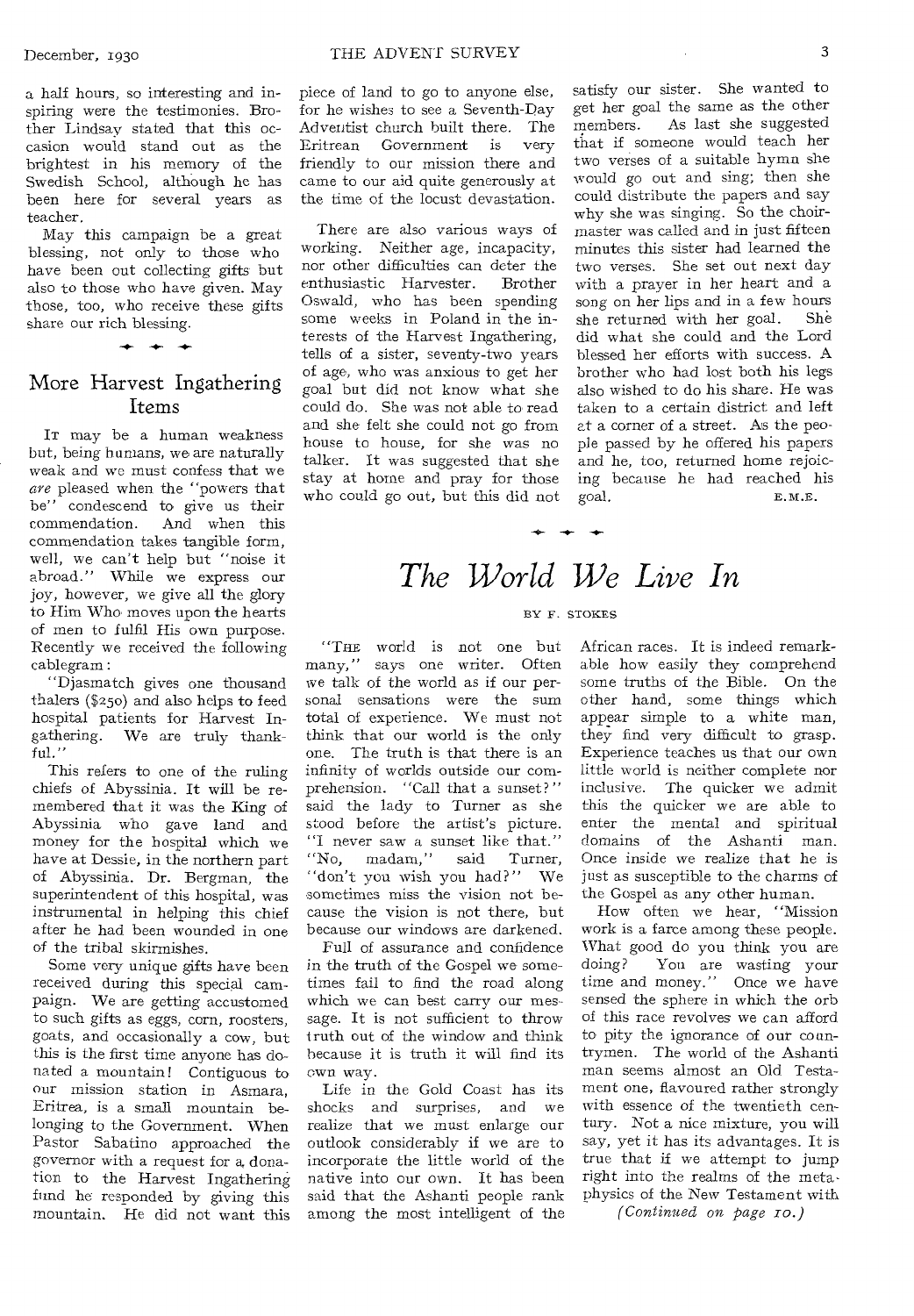

# With  $C_{\text{max}}$  Missior aries Outward Bound By W. E. Read .<br>ඒ දැන දැන දින දැන මෙම දැන දින දෙන දෙන දෙන දැන දැන දැන දෙන දෙන දෙන දෙන දෙන දැන දෙන දැන දෙන දෙන දෙන දෙන දෙන දෙන ද



C. A. Bartlett.

 $Dr.$  W. Purmal.

DURING the closing weeks of this year a number of our large missionary family will be returning to their fields of labour. Brother S. G. Maxwell and family will be returning to Nakuru in East Africa. Sister Grace Clarke will go back to her girls' school work at Kamagambo. Brother and Sister W. McClements will make their way back to Nigeria, and Brother and Sister L. Edmonds will travel back to Elele in Southern Nigeria on the West Coast of Africa.

There are also three missionary appointees who will be leaving for service in the great continent. Dr. W. Purmal from Latvia will be sailing for Abyssinia. He will take the place of Dr. Bergman at Dessie while the doctor takes his muchneeded furlough. Sister C. Schuil from Newcastle will go out to the Kamagambo training school in Kenya Colony to take over important duties in that educational institution. Brother C. A. Bartlett comes to us from Canada although his home is in England. He left Great Britain some years ago, accepted the message on the other side of the Atlantic and has attended our educational institutions in both Canada and the United States. He is now in England and will leave early in December for Nigeria.

We bespeak for these workers who are going out for the first time and also those who are returning for another term of service in the mission field our best wishes for their success and assure them that our earnest prayers will ascend to God that they may be made a blessing at all times in their service for Him.

"The grand essentials of happiness are something to do, something to love, and something to hope for."



Miss C. Schuil.

### Homeland and Mission Field

#### BY A. SPROGE

ALWAYS and everywhere there will be a big difference between imagination and realization. T have grown up in the Advent message and for twenty years have followed the development and growth of our mission work. But now that after sixteen years' work in many home churches, I have been able to follow the call to enter foreign mission work, I must confess that between the mental picture of such work which one forms for himself while in the homeland, and the actual facts which one finds on reaching the mission field, there is a vast The reason lies, perdifference. haps, in the lack of descriptive literature.

In the home churches there exists almost exclusively the belief that behind the uncivilized and darkened state of the heathen there is, nevertheless, a seeking of the soul after God, after the living God, and that it cannot, therefore, be difficult to lead these people to the Saviour.

How very different is the first impression in the land itself! Here one learns the naked truth.  $An$ astonishing contentment, an apparent denseness, and again a cunning way of using the blessings of the European for his own benefit without thereby turning from the vain and empty ways of his ancestors, characterize the African. The

cognizance of this fact forces one to sober consideration and could, under certain circumstances, rob one of the courage to work. But it is just these two things which hold the balance-faith and actuality. The first does not allow us to lose heart in the conquering power of the message and the second reminds us of the urgent and rigorous command to do a decisive work-in this case, a work of faith.

And, thanks be to God, we can see to-day the fruitage of mission work. We find many true Christian characters among the Africans. We have just had a very blessed Sab-In a very picturesque bath. manner the Sabbath-school classes arranged themselves under the shade of the trees. The superintendent called my attention to one of the teachers. During the war, when the young African churches were robbed of their European shepherd, this brother, far away from his own people, held together a whole group, bringing them safely through all the temptations and dangers of that shepherdless time, That is surely a strong testimony to the power of the Gospel. So it does pay to work here.

Ikidzu Mission, East Africa.

# Greetings from Utimbaru

### BY F. MUDERSPACH

WE would like to send greetings from Utimbaru, West Tanganyika, to all the readers of THE ADVENT SURVEY in the homelands.

Since we moved from Ikidzu over to this place quite a good deal of our time has been spent in erecting a large, new church building. This structure is built so that the higher part in the middle can be used as a church and the two lower parts on each side will be for classrooms for our school. We are trying to have this completed before the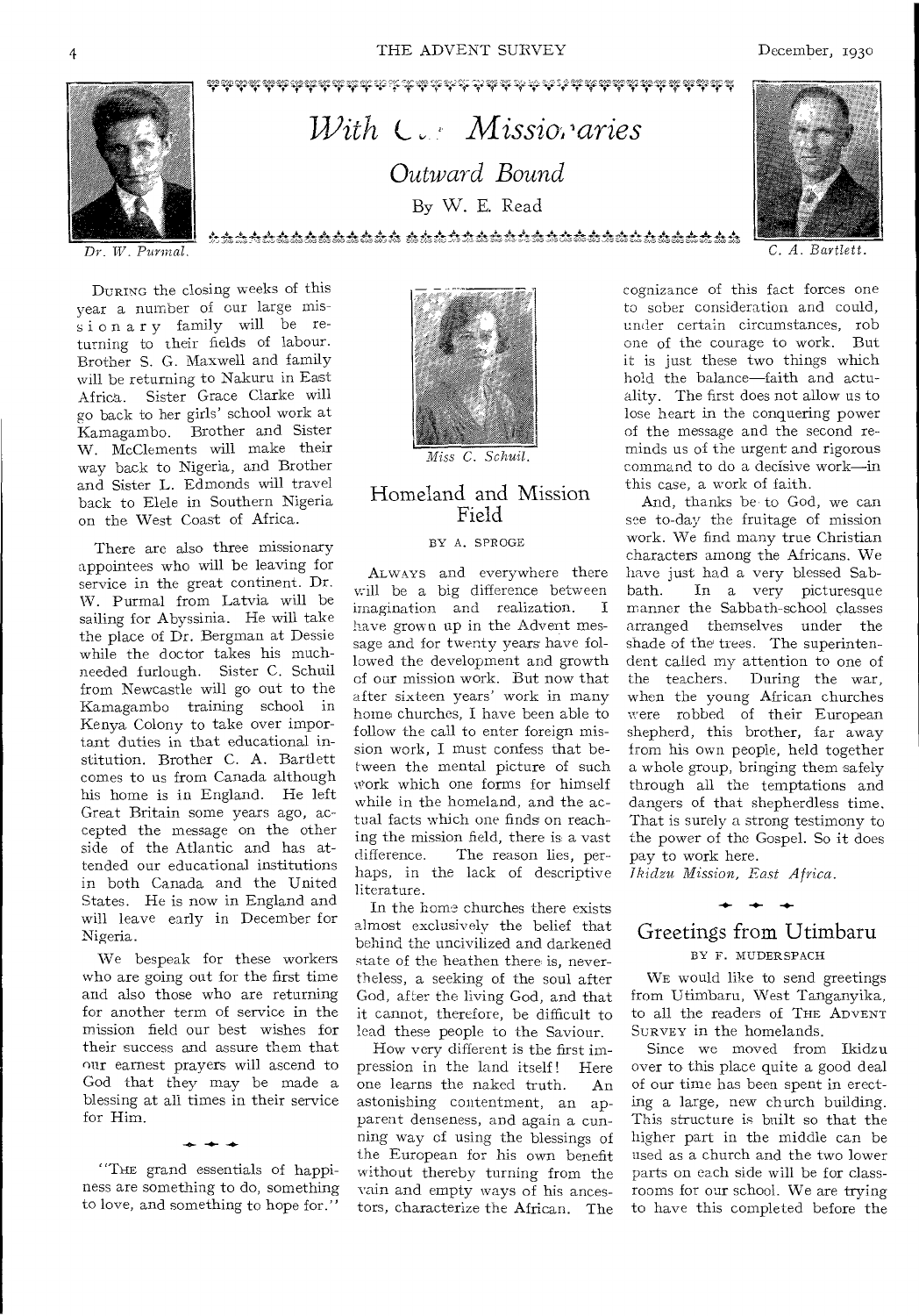### Statistical Report of the Northern European Division for the Quarter Ended Sept. 30, 1930

|                                                                                                                                                                                                                                                     |                                        |                                                       |                                              |                                                     | GAINS                                  |                                                                |                                       |                                                   |                                               |                                                                                                                                                                                                                                                                                                                                                                                                                                                                                              | LOSSES                                                             |                                                                                    |                                                      |                                          |                                                       |                                                                                 |                                                                                    |                                                 |                                                                                                                |                                                    |                                            |                                            |                                                   |                                                 |                                        |
|-----------------------------------------------------------------------------------------------------------------------------------------------------------------------------------------------------------------------------------------------------|----------------------------------------|-------------------------------------------------------|----------------------------------------------|-----------------------------------------------------|----------------------------------------|----------------------------------------------------------------|---------------------------------------|---------------------------------------------------|-----------------------------------------------|----------------------------------------------------------------------------------------------------------------------------------------------------------------------------------------------------------------------------------------------------------------------------------------------------------------------------------------------------------------------------------------------------------------------------------------------------------------------------------------------|--------------------------------------------------------------------|------------------------------------------------------------------------------------|------------------------------------------------------|------------------------------------------|-------------------------------------------------------|---------------------------------------------------------------------------------|------------------------------------------------------------------------------------|-------------------------------------------------|----------------------------------------------------------------------------------------------------------------|----------------------------------------------------|--------------------------------------------|--------------------------------------------|---------------------------------------------------|-------------------------------------------------|----------------------------------------|
| NAME OF<br>CONFERENCE OR<br>MISSION                                                                                                                                                                                                                 | of Churches<br>ğ.                      | Membership of<br>previous report                      | baptism<br>$\mathbf{B} \mathbf{y}$           | vote<br>$\mathbf{B}$                                | from<br>By letter                      | othe<br>foreign fields<br>By let. from othe<br>fields in Union | Total gains                           | By apostasy                                       | By death                                      | merica<br>By letter 1<br>America                                                                                                                                                                                                                                                                                                                                                                                                                                                             | 평<br>$\epsilon$<br>y letter 1<br>foreign<br>$\mathbf{B}$           | othe<br>Inion<br>fedd<br>to of<br>Unit<br>letter<br>£,<br>s.<br>άé<br>$\mathbf{B}$ | Total losses                                         | Net gain                                 | Membership<br>Present                                 | Ordained Minist's                                                               | Licensed Minist's                                                                  | Miss'y Credentials                              | Other Workers                                                                                                  | Colporteurs                                        | Total Workers                              | biath.<br>No. Sac.<br>Schools              | Membership                                        | Average<br>Attendance                           |                                        |
| 1                                                                                                                                                                                                                                                   | $\overline{2}$                         | 3                                                     | 4                                            | 5                                                   | 6                                      | 7                                                              | 8                                     | 910                                               |                                               | 11                                                                                                                                                                                                                                                                                                                                                                                                                                                                                           | 12                                                                 | 13                                                                                 | 14                                                   | 15                                       | 16                                                    | 17                                                                              | 18                                                                                 | 19                                              | 20                                                                                                             | 21                                                 | $22\,$                                     | 23                                         | 24                                                | 25                                              |                                        |
| Northern European Division                                                                                                                                                                                                                          |                                        |                                                       |                                              |                                                     | $\ddotsc$                              | $\ddotsc$                                                      | $\cdots$                              | $\ddotsc$                                         |                                               | $\cdots$                                                                                                                                                                                                                                                                                                                                                                                                                                                                                     | $\cdots$                                                           |                                                                                    | $\ddotsc$                                            | $\ddotsc$                                | .                                                     | 4                                                                               | 1                                                                                  | 7                                               | 2                                                                                                              |                                                    | 14                                         |                                            | .                                                 | .                                               |                                        |
| Baltic Union<br>Estonian Conference<br>Riga<br>. 2<br>$\epsilon$<br>Courland<br>. 3<br>$\ddotsc$<br>Livonia<br>. 4<br>Lithuanian Mission<br>. 5                                                                                                     | 22<br>9<br>20<br>25<br>13              | 1,484<br>947<br>818<br>750<br>226                     | 5<br>14<br>13<br>11<br>15                    | -1<br>-1<br>$\ddotsc$                               | $\ddotsc$<br>$\ddotsc$<br>$\ddotsc$    | 5<br>8<br>3                                                    | 7<br>20<br>22<br>14<br>19             | 13<br>12<br>$\overline{4}$<br>9<br>$\overline{2}$ | -1<br>3<br>3<br>1                             | $\ddot{\phantom{a}}$<br>$\ddotsc$<br>-1                                                                                                                                                                                                                                                                                                                                                                                                                                                      | 1<br>1<br>$\boldsymbol{2}$<br>$\ddotsc$<br>$\ddotsc$               | $\cdots$<br>19<br>3<br>4<br>3                                                      | 15<br>35<br>9<br>13<br>7                             | -s<br>-15<br>13<br>$-2$<br>12            | 1,476<br>932<br>831<br>748<br>238                     | $\overline{2}$<br>6<br>ı<br>3<br>4<br>3                                         | 4<br>1<br>$\overline{2}$<br>3<br>2                                                 | $\overline{2}$<br>3<br>4<br>4<br>$\overline{2}$ | $\ddotsc$<br>1<br>$\cdots$<br>$\boldsymbol{2}$                                                                 | 17<br>$\ddotsc$<br>15<br>11<br>6                   | 4<br>31<br>6<br>24<br>22<br>15             | 33<br>12<br>20<br>25<br>13                 | 1,572<br>820<br>876<br>827<br>285                 | 1,153<br>413<br>564<br>494<br><b>20S</b>        | 2<br>3                                 |
|                                                                                                                                                                                                                                                     | 89                                     | 4,225                                                 | 58                                           | 3                                                   |                                        | 21                                                             | 82                                    | 40                                                | 8                                             | 1                                                                                                                                                                                                                                                                                                                                                                                                                                                                                            | $\overline{\mathbf{4}}$                                            | 29                                                                                 | 82                                                   | $\ldots$                                 | 4,225                                                 | 19                                                                              | 12                                                                                 | - 19                                            | 3                                                                                                              |                                                    | 49 102 103                                 |                                            | 4,380                                             | 2,832                                           |                                        |
| British Union<br>South England Conference6<br>$\mathcal{I}$<br>North England<br>Welsh Mission 8<br>Scottish<br>. 9<br>$\ddot{\phantom{a}}$<br>Irish<br>. 10                                                                                         | 28<br>25<br>7<br>$\overline{4}$<br>3   | 2,224<br>1,470<br>400<br>263<br>140                   | 35<br>30<br>6<br>3<br>8                      | 14<br>3<br>-1<br>3                                  | 1<br>$\ddotsc$<br>$\ddot{\phantom{a}}$ | 10<br>$\overline{\mathbf{2}}$<br>$\bf 2$<br>1                  | 61<br>33<br>7<br>6<br>12              | 7<br>24<br>$\overline{2}$<br>$\ddotsc$            | 7<br>2<br>1                                   | $\cdots$                                                                                                                                                                                                                                                                                                                                                                                                                                                                                     | 12<br>$\sim$<br>$\frac{1}{2}$<br>$\ddotsc$                         | 3<br>3<br>5<br>1<br>$\ddotsc$                                                      | 2 <sub>3</sub><br>29<br>6<br>7<br>1                  | 32<br>7<br>$\mathbf{1}$<br>$^{-1}$<br>11 | 2,255<br>1,477<br>401<br>262<br>151                   | 19<br>11<br>4<br>3<br>$\boldsymbol{2}$                                          | 3<br>7<br><br>$\cdots$<br>1                                                        | 3<br>11<br>8<br>5<br>4<br>$\boldsymbol{2}$      | 3<br>4<br>3<br>$\cdots$<br>$\ddotsc$<br>$\cdots$                                                               | 40<br>34<br>$\overline{7}$<br>3<br>6               | 10<br>77<br>.63<br>16<br>10<br>11          | 49<br>53<br>15<br>8<br>6                   | 2,285<br>1,525<br>398<br>224<br>175               | 1,728<br>1,143<br>347<br>163<br>123             | 6<br>7<br>8<br>9<br>19                 |
|                                                                                                                                                                                                                                                     | 67                                     | 4.497                                                 | 83                                           | 22                                                  | $\boldsymbol{2}$                       | 15                                                             | 122                                   | 33                                                | 13                                            |                                                                                                                                                                                                                                                                                                                                                                                                                                                                                              | 14                                                                 | 12                                                                                 | 72                                                   | 50                                       | 4,547                                                 | 43                                                                              | 11                                                                                 | 33                                              | 10                                                                                                             |                                                    | 90 187                                     | 131                                        | 4,607                                             | 3,504                                           |                                        |
| Polish Union<br>Central Polish Conference11<br>East Polish<br>12<br>Posanian Conference 13<br>Silesian<br>. 14<br>North Polish Mission 15<br>South Polish<br>16                                                                                     | 14<br>40<br>18<br>31<br>8<br>7         | 274<br>799<br>361<br>874<br>121<br>155                | 14<br>55<br>10<br>53<br>.<br>18              | 6<br>$\ddotsc$                                      | $\cdots$<br>$\ddotsc$<br>$\ddotsc$<br> | 2<br>16<br>21<br>67<br>3<br>3                                  | 16<br>77<br>31<br>127<br>3<br>21      | -1<br>5<br>5<br>6                                 | 1<br>2<br>1                                   |                                                                                                                                                                                                                                                                                                                                                                                                                                                                                              | 2                                                                  | -1<br>16<br>24<br>81<br>1<br>3                                                     | 3<br>21<br>33<br>88<br>5<br>3                        | 13<br>56<br>$-2$<br>39<br>$-2$<br>18     | 287<br>855<br>359<br>913<br>119<br>173                | 3<br>1<br>3<br>$\mathbf 2$<br>$\boldsymbol{2}$<br>$\mathbf{1}$<br>1             | $\overline{2}$<br>$\mathbf{1}$<br>1<br>3<br>$\mathbf{I}$                           | 5<br>3<br>8<br>8<br>$\boldsymbol{2}$<br>3       | 8<br>-1<br>$\overline{2}$<br>1<br>1                                                                            | 10<br>6<br>12<br>9<br>1<br>7                       | 13<br>-18<br>14<br>24<br>23<br>5<br>11     | 32<br>60<br>32<br>57<br><sup>8</sup><br>20 | 323<br>1,072<br>386<br>1,153<br>134<br>188        | 253<br>883<br>311<br>902<br>125<br>178          | 11<br>12<br>13<br>14<br>15<br>16       |
|                                                                                                                                                                                                                                                     | 118                                    | 2,581                                                 | 153                                          | 13                                                  | $\sim$ $\sim$                          | 112                                                            | 275                                   | 21                                                | 4                                             |                                                                                                                                                                                                                                                                                                                                                                                                                                                                                              |                                                                    | 2 12 3                                                                             | 153                                                  | 122                                      | 2,705                                                 | 13                                                                              | 8                                                                                  | 29                                              | 13                                                                                                             |                                                    | 45 103 209                                 |                                            | 3,256                                             | 2,652                                           |                                        |
| Scandinavian Union<br>Danish Conference 17<br>South Norwegian Conf. 18<br>North Norwegian<br>19<br>$\alpha$<br>North Swedish<br>$\ldots 20$<br>$\epsilon$ $\epsilon$<br>South Swedish<br>21<br>Swedish in Finland Conf. 22<br>Finnish Conference 23 | 51<br>34<br>20<br>27<br>22<br>10<br>20 | 2,727<br>1,839<br>716<br>1,122<br>828<br>303<br>1,192 | 41<br>27<br>18<br>27<br>26<br>5<br>83        | 6<br>2<br>6<br>6<br>$\boldsymbol{2}$<br>10          | 4<br>1                                 | 9<br>$\overline{2}$<br>3<br>5<br>                              | 60<br>30<br>26<br>36<br>34<br>7<br>99 | 14<br>15<br>4<br>5<br>$\mathbf 2$<br>8            | 9<br>б<br>8                                   |                                                                                                                                                                                                                                                                                                                                                                                                                                                                                              | 2<br>1                                                             | 1<br>1<br>9<br>6<br>1                                                              | 26<br>22<br>10<br>21<br>15<br>$\boldsymbol{2}$<br>17 | 34<br>8<br>16<br>15<br>19<br>-5<br>82    | 2,761<br>1,847<br>732<br>1,137<br>847<br>313<br>1,274 | 3<br>10<br>6<br>$\boldsymbol{2}$<br>$\rm 5$<br>$\boldsymbol{2}$<br>$\,2\,$<br>3 | $\overline{2}$<br>$\overline{2}$<br>$\boldsymbol{2}$<br>1<br>1<br>$\boldsymbol{2}$ | 9<br>$\overline{4}$<br>4<br>8<br>1<br>5         | $\overline{2}$<br>$\boldsymbol{2}$<br>$\mathbf{1}$<br>$\overline{2}$<br>$\mathbf{1}$<br>$\mathbf{1}$<br>1<br>2 | 35<br>13<br>11<br>17<br>18<br>$\overline{2}$<br>30 | 5<br>58<br>26<br>17<br>27<br>39<br>7<br>42 | 79<br>39<br>28<br>35<br>27<br>17<br>48     | 2,397<br>1,549<br>603<br>839<br>727<br>241<br>876 | 1,331<br>923<br>465<br>720<br>583<br>185<br>621 | 17<br>18<br>15<br>20<br>21<br>2:<br>23 |
|                                                                                                                                                                                                                                                     | 184                                    | 8,732                                                 | 233                                          | 35                                                  | $\overline{5}$                         | 19                                                             | 292                                   | 48                                                | 40                                            | 1                                                                                                                                                                                                                                                                                                                                                                                                                                                                                            | 4                                                                  | 20                                                                                 | 113                                                  | 179                                      | 8,911                                                 | 33                                                                              | 10                                                                                 | 31                                              |                                                                                                                |                                                    | 12 126 212 273                             |                                            | 7.232                                             | 4,823                                           |                                        |
| Iceland-Faroes Conference<br>Faroes   25                                                                                                                                                                                                            | 6<br>3                                 | 321<br>41                                             | $\cdots$<br>$\cdots$                         | $\cdots$<br>$\ddotsc$                               | 2                                      | $\ldots$                                                       | 2                                     | $\cdots$                                          | 2                                             |                                                                                                                                                                                                                                                                                                                                                                                                                                                                                              |                                                                    |                                                                                    | 2<br>.                                               | $\ddotsc$<br>$\ddotsc$                   | 321<br>41                                             | 1<br>1                                                                          | 1                                                                                  | 3                                               | 1                                                                                                              | 8<br>1                                             | 14<br>$\overline{2}$                       | 7<br>4                                     | 301<br>40                                         | 219<br>32                                       | 24<br>25                               |
|                                                                                                                                                                                                                                                     | 9                                      | 362                                                   |                                              | $\cdots$                                            | $\,2$                                  | $\ddotsc$                                                      | $\overline{2}$                        |                                                   | $\overline{2}$                                |                                                                                                                                                                                                                                                                                                                                                                                                                                                                                              | $\ddotsc$                                                          |                                                                                    | $\boldsymbol{2}$                                     | $\cdots$                                 | 362                                                   | $\overline{2}$                                                                  | $\mathbf{1}$                                                                       | 3                                               | 1                                                                                                              | 9                                                  | 16                                         | -11                                        | 341                                               | 251                                             |                                        |
| Tot. for Unions 3rd Qu'r 1930                                                                                                                                                                                                                       |                                        | 467 20,400                                            | 521                                          | -73                                                 | 9 167                                  |                                                                | 773 142                               |                                                   | 67                                            | 2                                                                                                                                                                                                                                                                                                                                                                                                                                                                                            |                                                                    | 24 137                                                                             | 422                                                  | 351                                      | $.20,751$ 110                                         |                                                                                 |                                                                                    | 42 115                                          |                                                                                                                |                                                    | 39 319 625 727                             |                                            | 19,816                                            | 14,067                                          |                                        |
| 1Tot. for Unions 3rd Qu'r 1929-428-19,664                                                                                                                                                                                                           |                                        |                                                       | 475                                          | 53                                                  | 14                                     | 93                                                             | 635 111                               |                                                   | 43                                            | 8                                                                                                                                                                                                                                                                                                                                                                                                                                                                                            |                                                                    | 14 122                                                                             | 298                                                  | 337                                      | 20,001 108                                            |                                                                                 |                                                                                    | 40 107                                          |                                                                                                                | 35 365 659                                         |                                            | 43                                         | 18,866                                            | 14,234                                          |                                        |
| East African Union<br>West Tanganyika 27<br>East Tanganyika 28<br>Uganda 29                                                                                                                                                                         | 17<br>5<br>4<br>$\overline{2}$         | 2,325<br>381<br>355<br>40                             | 35<br>$\cdots$<br>$\ddot{\phantom{a}}$<br>16 | 70<br>$\ddot{\phantom{a}}$<br>$\ddotsc$<br>$\cdots$ | $\ddotsc$<br>$\ddotsc$                 | 6<br>1<br>9                                                    | 111<br>1<br>25                        | 9<br>3                                            | -3                                            |                                                                                                                                                                                                                                                                                                                                                                                                                                                                                              |                                                                    | 72<br>3<br>7                                                                       | 84<br>6<br>7                                         | 27<br>$-5$<br>18                         | 6<br>2,352<br>376<br>355<br>58                        | $\frac{2}{2}$<br>$\frac{4}{3}$<br>1<br>1                                        | $\,2\,$<br>$\boldsymbol{2}$<br>$\ldots$                                            | I<br>3<br>3<br>2                                | $\ddotsc$<br>$\ddotsc$<br>$\ddotsc$                                                                            | $\ldots$<br>$\ldots$<br>$\ldots$<br>$\ddotsc$      | 3<br>7<br>9<br>2<br>3                      | п<br>183<br>43<br>s<br>9                   | 10<br>7,377<br>1,249<br>751<br>194                | 5<br>6,889<br>1,352<br>498<br>168               | 26<br>27<br>28<br>29                   |
|                                                                                                                                                                                                                                                     | 23                                     | 3,107                                                 | 51                                           | 70                                                  |                                        | 16                                                             | 137                                   | 12                                                | 3                                             |                                                                                                                                                                                                                                                                                                                                                                                                                                                                                              |                                                                    | 82                                                                                 | 97                                                   | 40                                       | 3,147                                                 | 10                                                                              | 4                                                                                  | 10                                              |                                                                                                                |                                                    |                                            | 24 244                                     | 9,581                                             | 8,912                                           |                                        |
| *Ethiopian Union Mission<br>*Central Abyssinia30<br>*Eastern<br>31<br>$\epsilon$ $\epsilon$<br>*Western<br>. 32<br>*Eritrea <i>33</i>                                                                                                               | 4<br>1<br>-1                           | 133<br>8<br>10<br>64                                  |                                              |                                                     | $\cdots$                               | $\sim$ $\sim$                                                  |                                       | $\sim$ $\sim$                                     |                                               | <b>Service Contract</b>                                                                                                                                                                                                                                                                                                                                                                                                                                                                      | $\cdots$                                                           |                                                                                    | $\ddotsc$                                            |                                          | 133<br>8<br>10<br>$6+$                                | $\boldsymbol{2}$<br>1                                                           | -1<br>1<br>$\ldots$                                                                | 3<br>$\ldots$                                   | $\ddotsc$<br>$\ldots$                                                                                          | $\cdots$<br>$\ldots$                               | 6<br>1<br>-1                               | 3<br>-1<br>$\bf{2}$                        | 68<br>8<br>19<br>6S                               | 81<br>14<br>16<br>52                            | 30<br>31<br>32<br>-33                  |
|                                                                                                                                                                                                                                                     | 7                                      | $^{220}$                                              | $\cdots$                                     | $\ldots$                                            | $\sim$                                 | $\ldots$                                                       | $\cdots$                              | $\sim$ $\sim$ $\sim$                              |                                               | $\label{eq:1} \begin{array}{lllllllllllllllllll} \hline & \text{and} & \text{and} & \text{and} & \text{and} & \text{and} & \text{and} & \text{and} & \text{and} & \text{and} & \text{and} & \text{and} & \text{and} & \text{and} & \text{and} & \text{and} & \text{and} & \text{and} & \text{and} & \text{and} & \text{and} & \text{and} & \text{and} & \text{and} & \text{and} & \text{and} & \text{and} & \text{and} & \text{and} & \text{and} & \text{and} & \text{and} & \text{and} & \$ |                                                                    | $\cdots$                                                                           | $\cdots$                                             | $\ddotsc$                                | 220                                                   | 3                                                                               | $\boldsymbol{2}$                                                                   | 3                                               | $\ldots$                                                                                                       | $\ldots$                                           | 8                                          | 8                                          | 163                                               | 163                                             |                                        |
| West African Missions<br>Sierra Leone 34<br>Gold Coast 35<br>Nigeria 36                                                                                                                                                                             | 4<br>5<br>4<br>13                      | 231<br>455<br>634<br>1,320                            | 30<br>$\ddotsc$<br>$\ddotsc$<br>30           | 2<br>$\cdots$<br>$\sim$ . $\sim$                    | $\cdots$<br>$\cdots$<br>$\sim$ $\sim$  | $\ddotsc$<br>$\cdots$                                          | 32<br>$\cdots$<br>$\cdots$            | $\ddotsc$<br><br>$\mathbf{I}$<br>$\mathbf{I}$     | $\mathbf{1}$<br>$\boldsymbol{2}$<br>$\ddotsc$ | $\cdots$<br>$\ddotsc$                                                                                                                                                                                                                                                                                                                                                                                                                                                                        | $\sim$ $\sim$<br>$\ddot{\phantom{0}}$                              | -1                                                                                 | $\frac{2}{2}$<br>$\mathbf{1}$                        | 30<br>$-2$<br>$-1$                       | 231<br>453<br>633                                     | 1<br>1<br>$\boldsymbol{2}$                                                      | 1<br>1<br>$\mathbf 2$                                                              | 1<br>T<br>1                                     | $\cdots$<br>$\ddotsc$<br>$\dddotsc$                                                                            | $\ldots$<br>$\ddotsc$<br>$\ldots$                  |                                            | $3\quad 20$<br>3 19<br>$5 - 45$            | 580<br>764<br>2,435                               | 520<br>557<br>2,108 36                          | 34<br>35                               |
| Tot. for Miss'ns 2nd Qu'r 1930                                                                                                                                                                                                                      | 43                                     | 4,647                                                 |                                              | 81 72                                               | $2 \ldots \ldots$<br>$\ldots$ 18       |                                                                | 32<br>169                             | - 13                                              | 3<br>6                                        |                                                                                                                                                                                                                                                                                                                                                                                                                                                                                              | $\ldots$                                                           | -1<br>33                                                                           | 5                                                    | 27                                       | 1,347                                                 | 4                                                                               | 4                                                                                  | 3                                               | $\ldots$                                                                                                       | $\cdots$                                           |                                            | 11 84                                      | 3,779                                             | 3,195                                           |                                        |
| 1Tot, for Miss'ns 2nd Qu'r 1929–42.                                                                                                                                                                                                                 |                                        | 3,845                                                 | 35                                           | $8^{\circ}$                                         |                                        | 6 10                                                           |                                       | 59 29                                             | $5^{\circ}$                                   | $\cdots$                                                                                                                                                                                                                                                                                                                                                                                                                                                                                     | $\mathcal{L}_{\mathcal{F}}(\mathcal{L}_{\mathcal{F}})$ . Then<br>6 | 3                                                                                  | 102<br>43                                            | -97<br>16                                | 4,714<br>3,861                                        | 17<br>16                                                                        | 10                                                                                 | -16<br>$9 - 16$                                 | $\ddotsc$<br>$\mathbf{2}$                                                                                      | $\ddot{\phantom{a}}$                               |                                            | 43 333<br>43 290                           | 13,523<br>12.587                                  | 12,270<br>11.810                                |                                        |
|                                                                                                                                                                                                                                                     |                                        |                                                       |                                              |                                                     |                                        |                                                                |                                       |                                                   |                                               |                                                                                                                                                                                                                                                                                                                                                                                                                                                                                              |                                                                    |                                                                                    |                                                      |                                          |                                                       |                                                                                 |                                                                                    |                                                 |                                                                                                                |                                                    |                                            |                                            |                                                   |                                                 |                                        |

\*No report. 11celand-Faroes not included

close of the year so that we can do more efficient work both in the school and in the church. We have eight out-schools in the Luo district. There the people are more anxious to go to school than they are here at Utimbaru. Our teachers have recently spent some time in

Ikidzu attending a special course which was conducted for all our African teachers.

There is another thing we need very much here in Utimbaru, and that is a dispensary. We are giving many treatments every day, but we need a suitable place where we can

give them. The sick people gather around our door every morning at nine o'clock. We always start by having worship and then we do our best to help them physically. We have now started to make a small charge for injections and some (Continued on page 8.)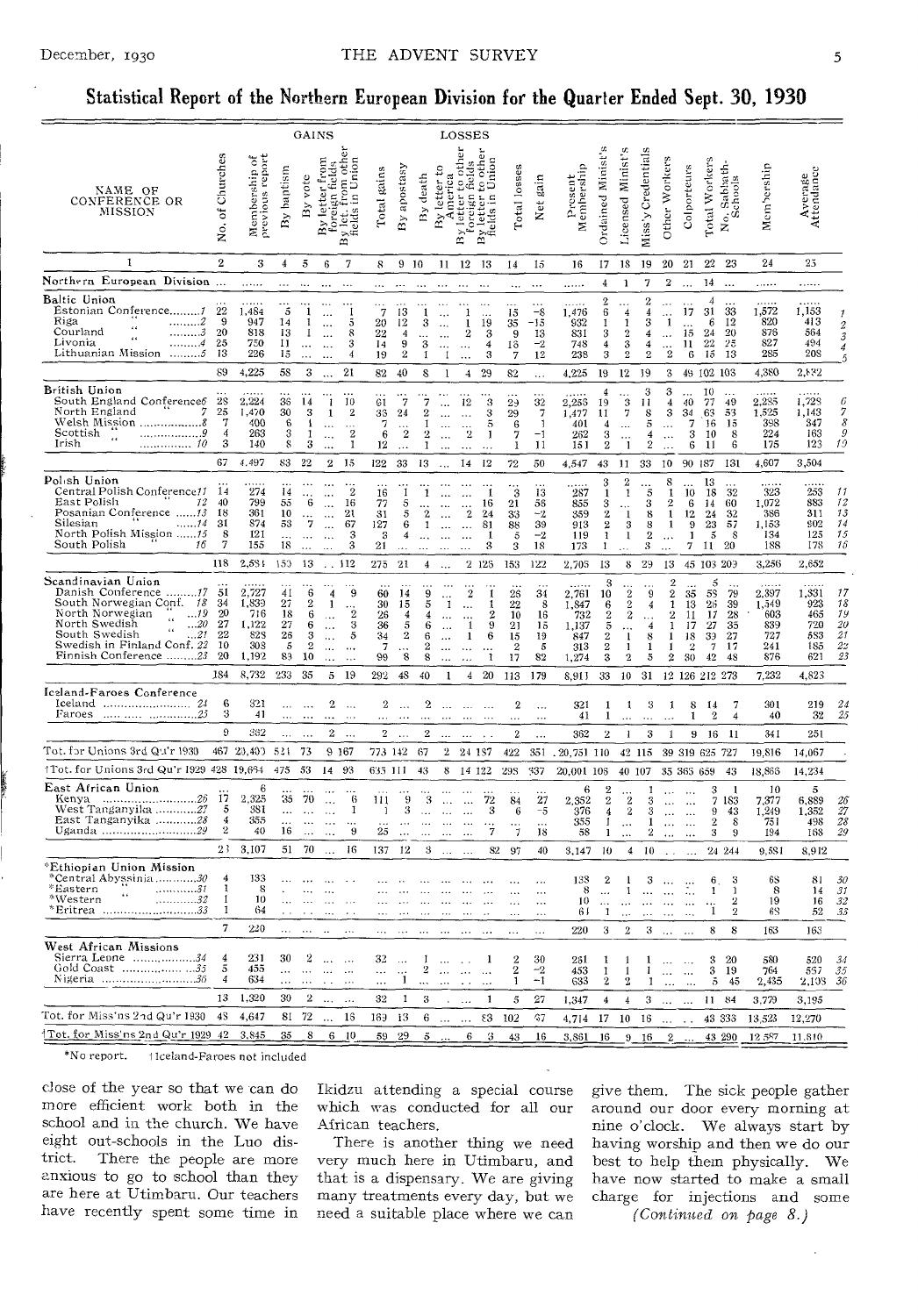# Statistical Report of the Northern European

|                                                                                                                                                                                                                                                                                                                                                                                                                                                                    | Tithe                                                                                | Tithe (weekly<br>per capita)                                                                                                                                 | Total Offerings<br>(Columns 29-36)                                                                             | Sabbath-School<br>Offerings<br>12 Sabbaths                                          | 13th Sabbath<br>Offerings                                                    | Weekly<br>Offerings                              | Harvest<br>Ingathering<br>Offering                                                     | Annual<br>Offering                         |
|--------------------------------------------------------------------------------------------------------------------------------------------------------------------------------------------------------------------------------------------------------------------------------------------------------------------------------------------------------------------------------------------------------------------------------------------------------------------|--------------------------------------------------------------------------------------|--------------------------------------------------------------------------------------------------------------------------------------------------------------|----------------------------------------------------------------------------------------------------------------|-------------------------------------------------------------------------------------|------------------------------------------------------------------------------|--------------------------------------------------|----------------------------------------------------------------------------------------|--------------------------------------------|
|                                                                                                                                                                                                                                                                                                                                                                                                                                                                    | 25                                                                                   | 27                                                                                                                                                           | 28                                                                                                             | 29                                                                                  | 30                                                                           | 31                                               | 32                                                                                     | 33                                         |
| Baltic Union<br>Riga<br>Courland<br>. 3<br>$\epsilon\,\epsilon$<br>Livonia<br>. 4<br>Lithuanian Mission   5                                                                                                                                                                                                                                                                                                                                                        | E.Kr<br>Lats<br>Lats<br>Lats<br>Lits                                                 | 0.34<br>6,583.50<br>1.00<br>11,461.06<br>7,441.90<br>0.70<br>6.150.07<br>0.63<br>4,135.35<br>1.41                                                            | 4,526.25<br>7,550.34<br>3,487.03<br>2,022.79<br>7,609.52                                                       | 1,415.85<br>1.057.60<br>882,77<br>797.45<br>833.28                                  | 447.40<br>331.07<br>192.08<br>220.56<br>268.38                               | 44.05<br>.<br><br><br>.                          | 2,544.02<br>5,937.74<br>2,392.23<br>1,004.78<br>6,502.18                               | 2.35<br>.<br>.<br>.<br>.                   |
| Total                                                                                                                                                                                                                                                                                                                                                                                                                                                              | Lats<br>S                                                                            | 36,288,64<br>0.66<br>7,013.00<br>0.13                                                                                                                        | 23,232.52<br>4,489.78                                                                                          | 5,125.00<br>999.43                                                                  | 1,500.63<br>290.04                                                           | 60.80<br>11.75                                   | 16,226.66<br>3,135.85                                                                  | 3.25<br>0.64                               |
| British Union<br>Scottish "<br>Irish                                                                                                                                                                                                                                                                                                                                                                                                                               | £<br>3,335 13 8<br>£<br>1,659 16 9<br>£<br>£<br>249 11 8<br>£                        | $2 \quad 3$<br>1<br>9<br>430 11 1)<br>1<br>8<br>15<br>173 0 3<br>1 10                                                                                        | 3,342 0 5<br>1,815 12 2<br>481 16 6<br>455 2<br>$\bf{0}$<br>295 15<br>-1                                       | 459 1 7<br>256 0 4<br>65 15 9<br>47 15 10<br>45 3 0                                 | 175 9 11<br>SO 10 1<br>23 4 1<br>13 15 1<br>21 3 3                           | <br>.<br>.                                       | $\ldots$ 2,346 18 5<br>$\ldots$ 1,370 9 6<br>357 8 11<br>359 16 4<br>214<br>$1\quad 4$ | .<br>.<br>.<br>.<br>.                      |
| Total                                                                                                                                                                                                                                                                                                                                                                                                                                                              | £<br>5,848 14 2<br>\$                                                                | $2\quad$<br>28,483.40<br>0.49                                                                                                                                | 6,390 6 2<br>31,120.81                                                                                         | 873 16 6<br>4,255.53                                                                | 314 2 5<br>1,529.76                                                          | .                                                | $\ldots$ 4,648 14 6<br>22,639.29                                                       | <br>                                       |
| <b>P</b> olish Union<br>Central Polish Conference 11<br>South Polish<br>. 16                                                                                                                                                                                                                                                                                                                                                                                       | Z1.<br>ZI.<br>Z1.<br>zı.<br>Z1.<br>ZI.                                               | 5,516.87<br>1.55<br>4,581.22<br>0.44<br>8,689.96<br>1.85<br>16,336.08<br>1.44<br>1,183.25<br>0.75<br>1,255.66<br>0.62                                        | 2,162.47<br>2,199.13<br>4,504.35<br>10,023.84<br>1,173.50<br>1,10.35                                           | 1,031.50<br>1,015.81<br>1,639.30<br>3,135.01<br>161.42<br>296.83                    | 397.99<br>251.22<br>555.30<br>603.10<br>34.39<br>52.38                       | .<br>55.75<br>131.75<br>.<br>5.40<br>35.00       | 324.65<br>835.50<br>1,989.81<br>5,731.70<br>968.82<br>6S7.74                           | <br>.<br><br>.<br><br>                     |
| Total                                                                                                                                                                                                                                                                                                                                                                                                                                                              | Zl.<br>\$                                                                            | 37,563.04<br>1.12<br>4,253.50<br>0.12                                                                                                                        | 21,172.84<br>2,397.95                                                                                          | 7,329.87<br>830.18                                                                  | 1,899.38<br>215.11                                                           | 227.90<br>25,81                                  | 10,538.23<br>1,193.51                                                                  | .<br>                                      |
| Scandinavian Union<br>$\ldots$ $\ldots$ $\ldots$ $\ldots$ $\ldots$ $\ldots$ $\ldots$ $\ldots$ $\ldots$ $\ldots$ $\ldots$ $\ldots$ $\ldots$ $\ldots$ $\ldots$ $\ldots$ $\ldots$ $\ldots$ $\ldots$ $\ldots$ $\ldots$ $\ldots$ $\ldots$ $\ldots$ $\ldots$ $\ldots$ $\ldots$ $\ldots$ $\ldots$ $\ldots$ $\ldots$ $\ldots$ $\ldots$ $\ldots$ $\ldots$ $\ldots$ $\ldots$<br>North Swedish<br>. 21<br>South Swedish<br>Swedish in Finland Conf22<br>Finnish Conference 23 | D.Kr<br>N.Kr<br>N.Kr<br>S.Kr<br>S.Kr 12,253.89<br>F.mk. 44,679.70<br>F.mk.109,249.45 | 50,815.35<br>1.43<br>33,025.63<br>1.33<br>0.67<br>6,219.12<br>17,309.30<br>1.19<br>1.13<br>11.15<br>7.05                                                     | 42,598.18<br>29,530.42<br>3,949.52<br>16,480.02<br>16,778.14<br>35,699.95<br>104,053.45                        | 8,806.72<br>5,453.90<br>1,861.00<br>3,495.20<br>2,530.85<br>9,732.80<br>25,119.75   | 3,184.65<br>3,260.92<br>343.19<br>1,530.92<br>789.58<br>2,311.55<br>6,770.50 | 166.80<br>54.00<br>.<br>62.88<br>12.00<br>.<br>. | 29,987.26<br>20,094.92<br>1,660.49<br>10,571.90<br>13.163.71<br>23,655.60<br>69,769.80 | 11.25<br>.<br><br>1.50<br>.<br>.<br>600.00 |
| Total                                                                                                                                                                                                                                                                                                                                                                                                                                                              | S.Kr 133,290.80                                                                      | 1.18<br>35,863.20<br>0.31                                                                                                                                    | 121,788.91<br>32,758.61                                                                                        | 25,274.56<br>6,800.40                                                               | 9,899.57<br>2,663.57                                                         | 294.20<br>79.14                                  | 83,802.54<br>22,548.00                                                                 | 68.80<br>18.53                             |
| Iceland-Faroes Conference<br>Total                                                                                                                                                                                                                                                                                                                                                                                                                                 | Ic.Kr<br>1 .Kr<br>Jc.Kr                                                              | 6,056.49<br>1.45<br>1,277.15<br>2.3 <sub>J</sub><br>7,333.64<br>1.55                                                                                         | 1,639.63<br>363.69<br>2,003.32                                                                                 | 685.36<br>227.82<br>913.18                                                          | 71.86<br>31.80<br>103.66                                                     | <br>.<br>.                                       | 41.25<br>104.07<br>145.32                                                              | <br>.<br>.                                 |
|                                                                                                                                                                                                                                                                                                                                                                                                                                                                    | \$                                                                                   | 1,623.30<br>0.34                                                                                                                                             | 443.45                                                                                                         | 202.14                                                                              | 22.95                                                                        | .                                                | 32.16                                                                                  | .                                          |
| Totals for 3rd Quarter 1930<br>1929                                                                                                                                                                                                                                                                                                                                                                                                                                | \$<br>\$                                                                             | 77,236.40<br>0.29<br>79,180.10<br>0.31                                                                                                                       | 71,220.60<br>62,583.33                                                                                         | 13,073.68<br>11,692.94                                                              | 4,721.43<br>4,149.40                                                         | 116.70<br>272.20                                 | 49,548.81<br>40,897.85                                                                 | 19.17<br>16.73                             |
| East African Union<br>West Tanganyika 27<br>East Tanganyika28                                                                                                                                                                                                                                                                                                                                                                                                      | £<br>40<br>£<br>230<br>£<br>£<br>35<br>£<br>49                                       | 10<br>$\boldsymbol{2}$<br>-5<br>$\overline{4}$<br>- 8<br>$\overline{4}$<br>2<br>87 12<br>6<br>$4\frac{1}{2}$<br>$\,2\,$<br>9<br>2<br>$\sqrt{2}$<br>9<br>1 11 | 6<br>- 1<br>5<br>207 15<br>3<br>78<br>9<br>$\mathbf{1}$<br>$\overline{5}$<br>42 17<br>$6\phantom{1}6$<br>25 19 | 52<br>$\boldsymbol{2}$<br>3<br>149 0<br>36 19<br>6<br>23<br>- 5<br>9<br>-3<br>11 17 | 13 3<br>57 14 0<br>15 17 11<br>7 7 10<br>3 1 0                               | .<br>.<br>.<br><br>.                             | $1\quad1\quad0$<br>25<br>-1<br>7 15 5<br>.                                             | .<br><br>.<br>1145<br>                     |
| Total                                                                                                                                                                                                                                                                                                                                                                                                                                                              | £<br>\$                                                                              | 443 3 4<br>$2\frac{1}{2}$<br>2,158.20<br>0.05                                                                                                                | 360 15 4<br>1,756.94                                                                                           | 223 7 11<br>1.087.94                                                                | 84 14 0<br>412,49                                                            | .<br>.                                           | $11 \t1 \t6$<br>53.94                                                                  | 1 14 5<br>8.38                             |
| *Ethiopian Union Mission<br>*Central Abyssinia 30<br>*Eastern<br>*Western<br>. 32<br>*Eritrea                                                                                                                                                                                                                                                                                                                                                                      | £<br>£<br>£<br>£                                                                     | <br>.<br>.<br>.<br><br>.                                                                                                                                     | <br>                                                                                                           | <br>.<br>.                                                                          | <br>.<br>                                                                    | .<br>.<br>.                                      | <br>                                                                                   | <br>                                       |
| Total                                                                                                                                                                                                                                                                                                                                                                                                                                                              | £<br>\$                                                                              | <br><br>.<br>                                                                                                                                                | .<br>.                                                                                                         | <br>                                                                                | .<br>                                                                        | .<br>.                                           | <br>                                                                                   | .<br>.                                     |
| West African Missions<br>Sierra Leone 34<br>Gold Coast35<br>Nigeria <i>.36</i>                                                                                                                                                                                                                                                                                                                                                                                     | £<br>£<br>£                                                                          | 43 18 4<br>$\frac{3}{2}$<br>56 10 0<br>$101 \t0 \t0$<br>3                                                                                                    | 15 7 5<br>30<br>6 3<br>47 4 1                                                                                  | 3 <sub>3</sub><br>11<br>$6\quad 0$<br>19<br>34 6 3                                  | 3 4 2<br>$11 \t0 \t3$<br>6 16 10                                             | <br><br>.                                        | $1 \quad 0 \quad 0$<br>14 6                                                            | .<br><br>196                               |
| Total                                                                                                                                                                                                                                                                                                                                                                                                                                                              | £<br>\$                                                                              | 201 8 4<br>3<br>981.00<br>0.06                                                                                                                               | 92 17 9<br>452.35                                                                                              | 64 15 6<br>315.45                                                                   | 21 1 3<br>102.57                                                             | <br>                                             | 14 6<br>$\mathbf{1}$<br>8.40                                                           | 19 6<br>4.75                               |
| Totals for 2nd Quarter 1930<br>1929                                                                                                                                                                                                                                                                                                                                                                                                                                | \$                                                                                   | 3,139.20<br>0.05<br>3,022.20<br>0.06                                                                                                                         | 2,209.29<br>2,389.65                                                                                           | 1,403.39<br>1,205.42                                                                | 515.06<br>681.39                                                             | .<br>16.55                                       | 62.34<br>91.94                                                                         | 13.13<br>84.77                             |
|                                                                                                                                                                                                                                                                                                                                                                                                                                                                    |                                                                                      |                                                                                                                                                              |                                                                                                                |                                                                                     |                                                                              |                                                  |                                                                                        |                                            |

\*No report. +Iceland-Faroes not included.

 $\bar{\beta}$ 

÷.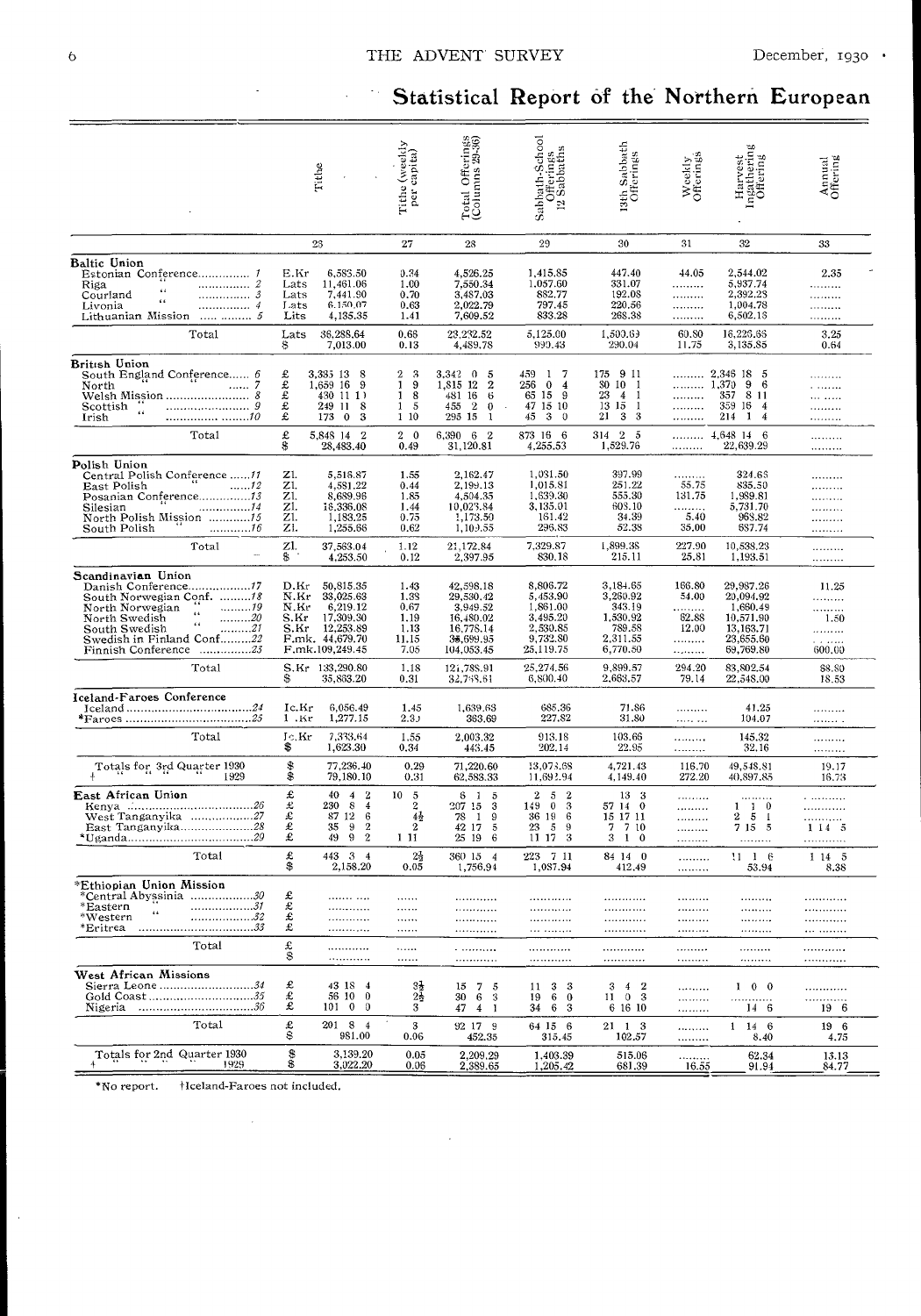# Division for the Quarter Ended September 30, 1930

| Big Week Mis-<br>sions Extension<br>Pund<br>è,<br>Total Offerings<br>(Columns 29-36<br>and Special<br>Offerings)<br>Miscellaneous<br>Offerings<br>Total Offerings<br>Weekly per<br>Capita<br>Total Offerings<br>for Home<br>Missionary<br>Work<br>Total Contribu-<br>tions for Local<br>Church Work<br>ings for<br>Foreign Fields<br>Special Offer-<br>ð<br>Percentage of<br>Offerings to<br>Tithe<br>Colporteur<br>Sales<br>Young Peop'e<br>Offerings<br>Weck of<br>Sacrifice<br>$\mathbf{for}$<br>34<br>35<br>33<br>37<br>33<br>33<br>41<br>40<br>42<br>43<br>44<br>8.14<br>42,10<br>32.48<br>4,536.39<br>0.24<br>$63.9\%$<br>$65.8\%$<br>$46.8\%$<br>$32.8\%$<br>55.50<br>919.14<br>9,162.44<br>1<br>.<br>223.93<br>7,550.34<br>0.63<br>110.92<br>2.452.02<br>$\frac{2}{3}$<br>.<br>.<br>.<br>19.90<br>3,487.03<br>0.33<br>1,348.16<br>13.11<br>$\cdots$<br>$\cdots$<br>13,492.00<br><br><br>2,022.79<br>0.21<br>5.35<br>758.49<br>9,332.00<br>$\boldsymbol{4}$<br><br>.<br>.<br>.<br>$-5.70$<br>7,609.52<br>2.60<br>134.0%<br>وووا وووه<br>17.59<br>283.00<br>6,876.00<br>5<br>.<br><br>.<br>$3 + 03$<br>282,03<br>41.32<br>23,277.31<br>0.42<br>64.1%<br>215.07<br>5,974.66<br>39,052.66<br>.<br>6.53<br>54.49<br>4,493.41<br>8.63<br>0.03<br>41.51<br>1,153.41<br>7,542.79<br>.<br>.<br>333<br>$\boldsymbol{\mathcal{S}}$<br>$\overline{4}$<br>24<br>6<br>-3<br>2) 11 0<br>3,362 14<br>$2 \quad 3$<br>$\begin{array}{l} 100.8\% \\ 101.4\% \\ 112.4\% \\ 182.3\% \\ 170.8\% \end{array}$<br>-5<br>.<br>473 13<br>$\frac{5}{3}$<br>2,270 19 3<br>6<br>.<br>111<br>$2\quad 0$<br>.96<br>$\frac{12}{2}$<br>8<br>$\bf8$<br>1, 31/70<br>$\frac{4}{3}$<br>6<br>$\mathbf{I}$<br>$\mathbf{I}$<br>$\bf{1}$<br>-8<br>$\frac{13}{7}$<br>1,900<br>910<br>$^7_{8}$<br>510<br>251<br>$\cdots$<br>32<br>16<br>$\overline{0}$<br>11<br>$\boldsymbol{9}$<br>$\overline{2}$<br>8<br>434<br>6<br>$\bf{0}$<br>$\bf{1}$<br>4<br>$\mathbf{1}$<br>.<br>$10 \quad 0$<br>29<br>444 18 10<br>$\alpha$ as<br>33<br>7<br>$\mathbf 0$<br>7<br>$\boldsymbol{9}$<br>455<br>$\boldsymbol{2}$<br>$\bf 2$<br>$\bf{0}$<br>-8<br>.<br>16<br>-6<br>$\boldsymbol{2}$<br>321 19<br>$\mathcal G$<br>-8<br>$\cdots$<br>$\overline{2}$<br>13<br>$\overline{4}$<br>7<br>2 11<br>$1 \quad 0$<br>295 1;<br>3<br>$\mathbf{1}$<br>$\theta$<br>.<br>$22\,$<br>$\overline{4}$<br>6<br>$\boldsymbol{2}$<br>10<br>11<br>308<br>-3<br>$\ldots$<br>$2\quad 0$<br>511 13 9<br>41 17 0<br>24 11 6<br>6,414 17 8<br>$2\,2$<br>101.6%<br>18 9<br>793 4 9<br>5,243 9 10<br>.<br>0.49<br>2,491.94<br>203.80<br>119.67<br>31,240.43<br>0.53<br>4.08<br>3,863.07<br>25,550.43<br>.<br>.<br>3.00<br>135.32<br>220.00<br>24.95<br>2,137.42<br>0.61<br>$\begin{array}{l} 39.6\% \\ 48.0\% \\ 54.1\% \\ 62.1\% \\ 99.1\% \\ 91.0\% \end{array}$<br>133.91<br>439.91<br>6,343.66<br>11<br><br>40.85<br>2,199,13<br>0.21<br>5.95<br>24.40<br>1,451.61<br>12<br>.<br>.<br>22.90<br>55.00<br>110.29<br>4,703.33<br>203.95<br>1.00<br>13<br>572.5.<br>748.22<br>8,887.75<br>.<br>339.50<br>209.53<br>130.80<br>10,154.64<br>0.89<br>.<br>1,885.63<br>1,595.99<br>5,068.11<br>14<br><br>3.47<br>1,173.50<br>0.75<br>.<br>15.60<br>410.95<br>$15\,$<br>$\frac{3.00}{3.00}$<br>.<br>.<br>5.00<br>29.60<br>33.90<br>1,143.45<br>0.57<br>22.20<br>11.59<br>16<br>1,865.20<br>$\cdots$<br>30.90<br>532.82<br>613.74<br>393.60<br>21,533.44<br>0.64<br>57.4%<br>2,593.23<br>2,835.71<br>24,027.28<br>.<br>3.47<br>60.34<br>60.53<br>44.58<br>2,442.53<br>0.07<br>290.40<br>317.54<br>2,690.61<br>.<br>$\cdots$<br>441.50<br>12.00<br>42,610.18<br>1.29<br>83.8%<br>3,783.76<br>$2,359.55$<br>$2,430.50$<br>40,872.08<br>17<br><br>.<br><br>335,55<br>65.79<br>29,597.19<br>351.13<br>1.21<br>$\frac{89.6}{63.7\%}$<br>$\frac{18}{19}$<br>$\frac{20}{21}$<br>346,38<br>17,745.03<br>.<br>25.00<br>5.14<br>15.00<br>3,964.52<br>0.43<br>175.11<br>91.23<br>15,650.80<br>605.19<br>212.43<br>90.25<br>15,570.27<br>1.14<br>$\frac{95.4\%}{137.1\%}$<br>80.0%<br>271.00<br>883.25<br>26,322.95<br>.<br><br>136.00<br>145.00<br>29.85<br>16,807.9)<br>1.53<br>928,73<br>1,047.96<br>15,629.22<br><br>.<br>85.00<br>35,784.95<br>104,133.45<br>8.93<br>.<br>.<br>813.50<br>14.60<br>13,054.00<br>22<br>.<br>.<br>1,244.40<br>549.00<br>80.00<br>6.72<br>$95.3\%$<br>25,558.55<br>3,792.40<br>142,364.00<br>23<br>.<br>.<br>1,653.06<br>795.18<br>228.26<br>122,017.17<br>91.3%<br>1.07<br>7,865.39<br>7.227.49<br>.<br>131,788.99<br><br>444.76<br>214.21<br>61.40<br>32,830.01<br>0.29<br><br>2,113.86<br>1,942.87<br>35,332.17<br>.<br>.<br>841.16<br>1,639.63<br>0.39<br>$^{27.0\%}_{34.3\%}$<br><br>21<br>18,341.12<br><br>.<br>.<br>439.17<br>75.48<br>0.82<br>.<br>25<br>.<br>.<br>.<br>.<br><br>841.16<br>75.48<br>2,078.80<br>0.44<br>28.3%<br>.<br>18,341.12<br>.<br>.<br>.<br><br>186.20<br>16.72<br>460.17<br>0.09<br><br>4,051.86<br><br>.<br><br><br>.<br>3.93<br>3,189.82<br>542.03<br>251.03<br>0.27<br>71,471.63<br>$\frac{92.5\%}{79.7\%}$<br>75,167.86<br>3,449.85<br>7,276.89<br>494.57<br>5,059.64<br>63,155.73<br>572.46<br>0.24<br>23.00<br>5,670.76<br>83,207.30<br>.<br>1,763.19<br>3<br>3 <sub>0</sub><br>90<br>6 1 0<br>동물<br>기술<br>5<br>1<br>16.2%<br>.<br>38 10 0<br>.<br>$\begin{array}{c} 3 \\ 3 \\ 9 \\ 6 \end{array}$<br>2)7-15<br>90.1%<br>14 12<br><br>$\bf{0}$<br>$\frac{26}{27}$<br><br>.<br>.<br><br>22 19 3<br>$\overline{7}$<br>82<br>4<br>$\sqrt{5}$<br>-6<br>$\overline{4}$<br>94.9%<br>$\bf{2}$<br>.<br>12 14<br>.<br>.<br>$2 \t14 \t0$<br>- 6<br>$\frac{2\frac{1}{2}}{3}$<br>9<br>43<br>4<br>112.2%<br>12 17<br>$\mathbf{I}$<br>$\sqrt{28}$<br>.<br><br>.<br>.<br><br>$\mathbf{1}$<br>$\boldsymbol{3}$<br>31 14<br>11<br>$\theta$<br>5 15<br>61.1%<br>.<br>1<br>$^{23}$<br>8<br>$\overline{2}$<br>29<br>.<br>.<br>.<br>.<br>39 17 6<br>10 18 10<br>$\overline{2}$<br>$\,2\,$<br>371 14<br>$102 \quad 1 \quad 7$<br><br>83.8%<br><br>.<br>. ,<br>194.19<br>1,810.22<br>53.28<br>0.04<br>.<br>497.13<br>.<br>.<br>.<br>.<br>.<br>30<br>.<br>.<br><br><br>.<br>$\cdots$<br>.<br><br><br>31<br>.<br>.<br>. . <i>.</i> . <i>.</i> .<br><b></b><br><br>.<br><br>32<br><br><br><br>$\cdots$<br><br><br><br><br><br><br>33<br>*********<br><br><br><br>$\epsilon$ , and $\epsilon$ , and $\epsilon$<br><br><br>.<br><br><br><br><br><br><br><br><br><br><b>.</b><br><br><br><br><br><br><br><br>$.$<br><br><br><br>.<br><br>$\sim$<br>15<br>-75<br>.<br>*********<br>34.9%<br>-1<br><br>.<br>34<br><br><br><br><br>30<br>-6 3<br>.<br>53.6%<br>-1<br><br>35<br><br>.<br><br>.<br><br><br>4 7 0<br>$2\quad 3\quad 6$<br>49 7 7<br>14<br>40 7 8<br><br>48.8%<br>36<br><br><br>. <i>.</i><br><br>$4 \t 7 \t 0$<br>$2\quad 3\quad 6$<br>95 1 3<br>$1\frac{1}{4}$<br>47.1%<br>.<br>40 7 8<br>.<br><br>. <b>.</b><br>************<br>21.18<br>10.59<br>462.94<br>0.03<br>.<br>196.66<br><br><br>.<br>. <b>.</b><br>************<br>215.37<br>63.87<br>2,273.16<br>0.04<br>$\frac{72.4\%}{84.7\%}$<br>.<br>693.79<br><br><br><br>. <i>.</i><br>209,58<br>172.49<br>2,562.14<br>0.05<br>1.111<br>790.66<br>.<br><br><u>.</u><br>. <u>.</u> |  |  |  |  |  |  |
|------------------------------------------------------------------------------------------------------------------------------------------------------------------------------------------------------------------------------------------------------------------------------------------------------------------------------------------------------------------------------------------------------------------------------------------------------------------------------------------------------------------------------------------------------------------------------------------------------------------------------------------------------------------------------------------------------------------------------------------------------------------------------------------------------------------------------------------------------------------------------------------------------------------------------------------------------------------------------------------------------------------------------------------------------------------------------------------------------------------------------------------------------------------------------------------------------------------------------------------------------------------------------------------------------------------------------------------------------------------------------------------------------------------------------------------------------------------------------------------------------------------------------------------------------------------------------------------------------------------------------------------------------------------------------------------------------------------------------------------------------------------------------------------------------------------------------------------------------------------------------------------------------------------------------------------------------------------------------------------------------------------------------------------------------------------------------------------------------------------------------------------------------------------------------------------------------------------------------------------------------------------------------------------------------------------------------------------------------------------------------------------------------------------------------------------------------------------------------------------------------------------------------------------------------------------------------------------------------------------------------------------------------------------------------------------------------------------------------------------------------------------------------------------------------------------------------------------------------------------------------------------------------------------------------------------------------------------------------------------------------------------------------------------------------------------------------------------------------------------------------------------------------------------------------------------------------------------------------------------------------------------------------------------------------------------------------------------------------------------------------------------------------------------------------------------------------------------------------------------------------------------------------------------------------------------------------------------------------------------------------------------------------------------------------------------------------------------------------------------------------------------------------------------------------------------------------------------------------------------------------------------------------------------------------------------------------------------------------------------------------------------------------------------------------------------------------------------------------------------------------------------------------------------------------------------------------------------------------------------------------------------------------------------------------------------------------------------------------------------------------------------------------------------------------------------------------------------------------------------------------------------------------------------------------------------------------------------------------------------------------------------------------------------------------------------------------------------------------------------------------------------------------------------------------------------------------------------------------------------------------------------------------------------------------------------------------------------------------------------------------------------------------------------------------------------------------------------------------------------------------------------------------------------------------------------------------------------------------------------------------------------------------------------------------------------------------------------------------------------------------------------------------------------------------------------------------------------------------------------------------------------------------------------------------------------------------------------------------------------------------------------------------------------------------------------------------------------------------------------------------------------------------------------------------------------------------------------------------------------------------------------------------------------------------------------------------------------------------------------------------------------------------------------------------------------------------------------------------------------------------------------------------------------------------------------------------------------------------------------------------------------------------------------------------------------------------------------------------------------------------------------------------------------------------------------------------------------------------------------------------------------------------------------------------------------------------------------------------------------------------------------------------------------------------------------------------------------------------------------------------------------------------------------------------------------------------------------------------------------------------------------------------------------------------------------------------------------------------------------------------------------------------------------------------------------------------------------|--|--|--|--|--|--|
|                                                                                                                                                                                                                                                                                                                                                                                                                                                                                                                                                                                                                                                                                                                                                                                                                                                                                                                                                                                                                                                                                                                                                                                                                                                                                                                                                                                                                                                                                                                                                                                                                                                                                                                                                                                                                                                                                                                                                                                                                                                                                                                                                                                                                                                                                                                                                                                                                                                                                                                                                                                                                                                                                                                                                                                                                                                                                                                                                                                                                                                                                                                                                                                                                                                                                                                                                                                                                                                                                                                                                                                                                                                                                                                                                                                                                                                                                                                                                                                                                                                                                                                                                                                                                                                                                                                                                                                                                                                                                                                                                                                                                                                                                                                                                                                                                                                                                                                                                                                                                                                                                                                                                                                                                                                                                                                                                                                                                                                                                                                                                                                                                                                                                                                                                                                                                                                                                                                                                                                                                                                                                                                                                                                                                                                                                                                                                                                                                                                                                                                                                                                                                                                                                                                                                                                                                                                                                                                                                                                                                                                                                          |  |  |  |  |  |  |
|                                                                                                                                                                                                                                                                                                                                                                                                                                                                                                                                                                                                                                                                                                                                                                                                                                                                                                                                                                                                                                                                                                                                                                                                                                                                                                                                                                                                                                                                                                                                                                                                                                                                                                                                                                                                                                                                                                                                                                                                                                                                                                                                                                                                                                                                                                                                                                                                                                                                                                                                                                                                                                                                                                                                                                                                                                                                                                                                                                                                                                                                                                                                                                                                                                                                                                                                                                                                                                                                                                                                                                                                                                                                                                                                                                                                                                                                                                                                                                                                                                                                                                                                                                                                                                                                                                                                                                                                                                                                                                                                                                                                                                                                                                                                                                                                                                                                                                                                                                                                                                                                                                                                                                                                                                                                                                                                                                                                                                                                                                                                                                                                                                                                                                                                                                                                                                                                                                                                                                                                                                                                                                                                                                                                                                                                                                                                                                                                                                                                                                                                                                                                                                                                                                                                                                                                                                                                                                                                                                                                                                                                                          |  |  |  |  |  |  |
|                                                                                                                                                                                                                                                                                                                                                                                                                                                                                                                                                                                                                                                                                                                                                                                                                                                                                                                                                                                                                                                                                                                                                                                                                                                                                                                                                                                                                                                                                                                                                                                                                                                                                                                                                                                                                                                                                                                                                                                                                                                                                                                                                                                                                                                                                                                                                                                                                                                                                                                                                                                                                                                                                                                                                                                                                                                                                                                                                                                                                                                                                                                                                                                                                                                                                                                                                                                                                                                                                                                                                                                                                                                                                                                                                                                                                                                                                                                                                                                                                                                                                                                                                                                                                                                                                                                                                                                                                                                                                                                                                                                                                                                                                                                                                                                                                                                                                                                                                                                                                                                                                                                                                                                                                                                                                                                                                                                                                                                                                                                                                                                                                                                                                                                                                                                                                                                                                                                                                                                                                                                                                                                                                                                                                                                                                                                                                                                                                                                                                                                                                                                                                                                                                                                                                                                                                                                                                                                                                                                                                                                                                          |  |  |  |  |  |  |
|                                                                                                                                                                                                                                                                                                                                                                                                                                                                                                                                                                                                                                                                                                                                                                                                                                                                                                                                                                                                                                                                                                                                                                                                                                                                                                                                                                                                                                                                                                                                                                                                                                                                                                                                                                                                                                                                                                                                                                                                                                                                                                                                                                                                                                                                                                                                                                                                                                                                                                                                                                                                                                                                                                                                                                                                                                                                                                                                                                                                                                                                                                                                                                                                                                                                                                                                                                                                                                                                                                                                                                                                                                                                                                                                                                                                                                                                                                                                                                                                                                                                                                                                                                                                                                                                                                                                                                                                                                                                                                                                                                                                                                                                                                                                                                                                                                                                                                                                                                                                                                                                                                                                                                                                                                                                                                                                                                                                                                                                                                                                                                                                                                                                                                                                                                                                                                                                                                                                                                                                                                                                                                                                                                                                                                                                                                                                                                                                                                                                                                                                                                                                                                                                                                                                                                                                                                                                                                                                                                                                                                                                                          |  |  |  |  |  |  |
|                                                                                                                                                                                                                                                                                                                                                                                                                                                                                                                                                                                                                                                                                                                                                                                                                                                                                                                                                                                                                                                                                                                                                                                                                                                                                                                                                                                                                                                                                                                                                                                                                                                                                                                                                                                                                                                                                                                                                                                                                                                                                                                                                                                                                                                                                                                                                                                                                                                                                                                                                                                                                                                                                                                                                                                                                                                                                                                                                                                                                                                                                                                                                                                                                                                                                                                                                                                                                                                                                                                                                                                                                                                                                                                                                                                                                                                                                                                                                                                                                                                                                                                                                                                                                                                                                                                                                                                                                                                                                                                                                                                                                                                                                                                                                                                                                                                                                                                                                                                                                                                                                                                                                                                                                                                                                                                                                                                                                                                                                                                                                                                                                                                                                                                                                                                                                                                                                                                                                                                                                                                                                                                                                                                                                                                                                                                                                                                                                                                                                                                                                                                                                                                                                                                                                                                                                                                                                                                                                                                                                                                                                          |  |  |  |  |  |  |
|                                                                                                                                                                                                                                                                                                                                                                                                                                                                                                                                                                                                                                                                                                                                                                                                                                                                                                                                                                                                                                                                                                                                                                                                                                                                                                                                                                                                                                                                                                                                                                                                                                                                                                                                                                                                                                                                                                                                                                                                                                                                                                                                                                                                                                                                                                                                                                                                                                                                                                                                                                                                                                                                                                                                                                                                                                                                                                                                                                                                                                                                                                                                                                                                                                                                                                                                                                                                                                                                                                                                                                                                                                                                                                                                                                                                                                                                                                                                                                                                                                                                                                                                                                                                                                                                                                                                                                                                                                                                                                                                                                                                                                                                                                                                                                                                                                                                                                                                                                                                                                                                                                                                                                                                                                                                                                                                                                                                                                                                                                                                                                                                                                                                                                                                                                                                                                                                                                                                                                                                                                                                                                                                                                                                                                                                                                                                                                                                                                                                                                                                                                                                                                                                                                                                                                                                                                                                                                                                                                                                                                                                                          |  |  |  |  |  |  |
|                                                                                                                                                                                                                                                                                                                                                                                                                                                                                                                                                                                                                                                                                                                                                                                                                                                                                                                                                                                                                                                                                                                                                                                                                                                                                                                                                                                                                                                                                                                                                                                                                                                                                                                                                                                                                                                                                                                                                                                                                                                                                                                                                                                                                                                                                                                                                                                                                                                                                                                                                                                                                                                                                                                                                                                                                                                                                                                                                                                                                                                                                                                                                                                                                                                                                                                                                                                                                                                                                                                                                                                                                                                                                                                                                                                                                                                                                                                                                                                                                                                                                                                                                                                                                                                                                                                                                                                                                                                                                                                                                                                                                                                                                                                                                                                                                                                                                                                                                                                                                                                                                                                                                                                                                                                                                                                                                                                                                                                                                                                                                                                                                                                                                                                                                                                                                                                                                                                                                                                                                                                                                                                                                                                                                                                                                                                                                                                                                                                                                                                                                                                                                                                                                                                                                                                                                                                                                                                                                                                                                                                                                          |  |  |  |  |  |  |
|                                                                                                                                                                                                                                                                                                                                                                                                                                                                                                                                                                                                                                                                                                                                                                                                                                                                                                                                                                                                                                                                                                                                                                                                                                                                                                                                                                                                                                                                                                                                                                                                                                                                                                                                                                                                                                                                                                                                                                                                                                                                                                                                                                                                                                                                                                                                                                                                                                                                                                                                                                                                                                                                                                                                                                                                                                                                                                                                                                                                                                                                                                                                                                                                                                                                                                                                                                                                                                                                                                                                                                                                                                                                                                                                                                                                                                                                                                                                                                                                                                                                                                                                                                                                                                                                                                                                                                                                                                                                                                                                                                                                                                                                                                                                                                                                                                                                                                                                                                                                                                                                                                                                                                                                                                                                                                                                                                                                                                                                                                                                                                                                                                                                                                                                                                                                                                                                                                                                                                                                                                                                                                                                                                                                                                                                                                                                                                                                                                                                                                                                                                                                                                                                                                                                                                                                                                                                                                                                                                                                                                                                                          |  |  |  |  |  |  |
|                                                                                                                                                                                                                                                                                                                                                                                                                                                                                                                                                                                                                                                                                                                                                                                                                                                                                                                                                                                                                                                                                                                                                                                                                                                                                                                                                                                                                                                                                                                                                                                                                                                                                                                                                                                                                                                                                                                                                                                                                                                                                                                                                                                                                                                                                                                                                                                                                                                                                                                                                                                                                                                                                                                                                                                                                                                                                                                                                                                                                                                                                                                                                                                                                                                                                                                                                                                                                                                                                                                                                                                                                                                                                                                                                                                                                                                                                                                                                                                                                                                                                                                                                                                                                                                                                                                                                                                                                                                                                                                                                                                                                                                                                                                                                                                                                                                                                                                                                                                                                                                                                                                                                                                                                                                                                                                                                                                                                                                                                                                                                                                                                                                                                                                                                                                                                                                                                                                                                                                                                                                                                                                                                                                                                                                                                                                                                                                                                                                                                                                                                                                                                                                                                                                                                                                                                                                                                                                                                                                                                                                                                          |  |  |  |  |  |  |
|                                                                                                                                                                                                                                                                                                                                                                                                                                                                                                                                                                                                                                                                                                                                                                                                                                                                                                                                                                                                                                                                                                                                                                                                                                                                                                                                                                                                                                                                                                                                                                                                                                                                                                                                                                                                                                                                                                                                                                                                                                                                                                                                                                                                                                                                                                                                                                                                                                                                                                                                                                                                                                                                                                                                                                                                                                                                                                                                                                                                                                                                                                                                                                                                                                                                                                                                                                                                                                                                                                                                                                                                                                                                                                                                                                                                                                                                                                                                                                                                                                                                                                                                                                                                                                                                                                                                                                                                                                                                                                                                                                                                                                                                                                                                                                                                                                                                                                                                                                                                                                                                                                                                                                                                                                                                                                                                                                                                                                                                                                                                                                                                                                                                                                                                                                                                                                                                                                                                                                                                                                                                                                                                                                                                                                                                                                                                                                                                                                                                                                                                                                                                                                                                                                                                                                                                                                                                                                                                                                                                                                                                                          |  |  |  |  |  |  |
|                                                                                                                                                                                                                                                                                                                                                                                                                                                                                                                                                                                                                                                                                                                                                                                                                                                                                                                                                                                                                                                                                                                                                                                                                                                                                                                                                                                                                                                                                                                                                                                                                                                                                                                                                                                                                                                                                                                                                                                                                                                                                                                                                                                                                                                                                                                                                                                                                                                                                                                                                                                                                                                                                                                                                                                                                                                                                                                                                                                                                                                                                                                                                                                                                                                                                                                                                                                                                                                                                                                                                                                                                                                                                                                                                                                                                                                                                                                                                                                                                                                                                                                                                                                                                                                                                                                                                                                                                                                                                                                                                                                                                                                                                                                                                                                                                                                                                                                                                                                                                                                                                                                                                                                                                                                                                                                                                                                                                                                                                                                                                                                                                                                                                                                                                                                                                                                                                                                                                                                                                                                                                                                                                                                                                                                                                                                                                                                                                                                                                                                                                                                                                                                                                                                                                                                                                                                                                                                                                                                                                                                                                          |  |  |  |  |  |  |
|                                                                                                                                                                                                                                                                                                                                                                                                                                                                                                                                                                                                                                                                                                                                                                                                                                                                                                                                                                                                                                                                                                                                                                                                                                                                                                                                                                                                                                                                                                                                                                                                                                                                                                                                                                                                                                                                                                                                                                                                                                                                                                                                                                                                                                                                                                                                                                                                                                                                                                                                                                                                                                                                                                                                                                                                                                                                                                                                                                                                                                                                                                                                                                                                                                                                                                                                                                                                                                                                                                                                                                                                                                                                                                                                                                                                                                                                                                                                                                                                                                                                                                                                                                                                                                                                                                                                                                                                                                                                                                                                                                                                                                                                                                                                                                                                                                                                                                                                                                                                                                                                                                                                                                                                                                                                                                                                                                                                                                                                                                                                                                                                                                                                                                                                                                                                                                                                                                                                                                                                                                                                                                                                                                                                                                                                                                                                                                                                                                                                                                                                                                                                                                                                                                                                                                                                                                                                                                                                                                                                                                                                                          |  |  |  |  |  |  |
|                                                                                                                                                                                                                                                                                                                                                                                                                                                                                                                                                                                                                                                                                                                                                                                                                                                                                                                                                                                                                                                                                                                                                                                                                                                                                                                                                                                                                                                                                                                                                                                                                                                                                                                                                                                                                                                                                                                                                                                                                                                                                                                                                                                                                                                                                                                                                                                                                                                                                                                                                                                                                                                                                                                                                                                                                                                                                                                                                                                                                                                                                                                                                                                                                                                                                                                                                                                                                                                                                                                                                                                                                                                                                                                                                                                                                                                                                                                                                                                                                                                                                                                                                                                                                                                                                                                                                                                                                                                                                                                                                                                                                                                                                                                                                                                                                                                                                                                                                                                                                                                                                                                                                                                                                                                                                                                                                                                                                                                                                                                                                                                                                                                                                                                                                                                                                                                                                                                                                                                                                                                                                                                                                                                                                                                                                                                                                                                                                                                                                                                                                                                                                                                                                                                                                                                                                                                                                                                                                                                                                                                                                          |  |  |  |  |  |  |
|                                                                                                                                                                                                                                                                                                                                                                                                                                                                                                                                                                                                                                                                                                                                                                                                                                                                                                                                                                                                                                                                                                                                                                                                                                                                                                                                                                                                                                                                                                                                                                                                                                                                                                                                                                                                                                                                                                                                                                                                                                                                                                                                                                                                                                                                                                                                                                                                                                                                                                                                                                                                                                                                                                                                                                                                                                                                                                                                                                                                                                                                                                                                                                                                                                                                                                                                                                                                                                                                                                                                                                                                                                                                                                                                                                                                                                                                                                                                                                                                                                                                                                                                                                                                                                                                                                                                                                                                                                                                                                                                                                                                                                                                                                                                                                                                                                                                                                                                                                                                                                                                                                                                                                                                                                                                                                                                                                                                                                                                                                                                                                                                                                                                                                                                                                                                                                                                                                                                                                                                                                                                                                                                                                                                                                                                                                                                                                                                                                                                                                                                                                                                                                                                                                                                                                                                                                                                                                                                                                                                                                                                                          |  |  |  |  |  |  |
|                                                                                                                                                                                                                                                                                                                                                                                                                                                                                                                                                                                                                                                                                                                                                                                                                                                                                                                                                                                                                                                                                                                                                                                                                                                                                                                                                                                                                                                                                                                                                                                                                                                                                                                                                                                                                                                                                                                                                                                                                                                                                                                                                                                                                                                                                                                                                                                                                                                                                                                                                                                                                                                                                                                                                                                                                                                                                                                                                                                                                                                                                                                                                                                                                                                                                                                                                                                                                                                                                                                                                                                                                                                                                                                                                                                                                                                                                                                                                                                                                                                                                                                                                                                                                                                                                                                                                                                                                                                                                                                                                                                                                                                                                                                                                                                                                                                                                                                                                                                                                                                                                                                                                                                                                                                                                                                                                                                                                                                                                                                                                                                                                                                                                                                                                                                                                                                                                                                                                                                                                                                                                                                                                                                                                                                                                                                                                                                                                                                                                                                                                                                                                                                                                                                                                                                                                                                                                                                                                                                                                                                                                          |  |  |  |  |  |  |
|                                                                                                                                                                                                                                                                                                                                                                                                                                                                                                                                                                                                                                                                                                                                                                                                                                                                                                                                                                                                                                                                                                                                                                                                                                                                                                                                                                                                                                                                                                                                                                                                                                                                                                                                                                                                                                                                                                                                                                                                                                                                                                                                                                                                                                                                                                                                                                                                                                                                                                                                                                                                                                                                                                                                                                                                                                                                                                                                                                                                                                                                                                                                                                                                                                                                                                                                                                                                                                                                                                                                                                                                                                                                                                                                                                                                                                                                                                                                                                                                                                                                                                                                                                                                                                                                                                                                                                                                                                                                                                                                                                                                                                                                                                                                                                                                                                                                                                                                                                                                                                                                                                                                                                                                                                                                                                                                                                                                                                                                                                                                                                                                                                                                                                                                                                                                                                                                                                                                                                                                                                                                                                                                                                                                                                                                                                                                                                                                                                                                                                                                                                                                                                                                                                                                                                                                                                                                                                                                                                                                                                                                                          |  |  |  |  |  |  |
|                                                                                                                                                                                                                                                                                                                                                                                                                                                                                                                                                                                                                                                                                                                                                                                                                                                                                                                                                                                                                                                                                                                                                                                                                                                                                                                                                                                                                                                                                                                                                                                                                                                                                                                                                                                                                                                                                                                                                                                                                                                                                                                                                                                                                                                                                                                                                                                                                                                                                                                                                                                                                                                                                                                                                                                                                                                                                                                                                                                                                                                                                                                                                                                                                                                                                                                                                                                                                                                                                                                                                                                                                                                                                                                                                                                                                                                                                                                                                                                                                                                                                                                                                                                                                                                                                                                                                                                                                                                                                                                                                                                                                                                                                                                                                                                                                                                                                                                                                                                                                                                                                                                                                                                                                                                                                                                                                                                                                                                                                                                                                                                                                                                                                                                                                                                                                                                                                                                                                                                                                                                                                                                                                                                                                                                                                                                                                                                                                                                                                                                                                                                                                                                                                                                                                                                                                                                                                                                                                                                                                                                                                          |  |  |  |  |  |  |
|                                                                                                                                                                                                                                                                                                                                                                                                                                                                                                                                                                                                                                                                                                                                                                                                                                                                                                                                                                                                                                                                                                                                                                                                                                                                                                                                                                                                                                                                                                                                                                                                                                                                                                                                                                                                                                                                                                                                                                                                                                                                                                                                                                                                                                                                                                                                                                                                                                                                                                                                                                                                                                                                                                                                                                                                                                                                                                                                                                                                                                                                                                                                                                                                                                                                                                                                                                                                                                                                                                                                                                                                                                                                                                                                                                                                                                                                                                                                                                                                                                                                                                                                                                                                                                                                                                                                                                                                                                                                                                                                                                                                                                                                                                                                                                                                                                                                                                                                                                                                                                                                                                                                                                                                                                                                                                                                                                                                                                                                                                                                                                                                                                                                                                                                                                                                                                                                                                                                                                                                                                                                                                                                                                                                                                                                                                                                                                                                                                                                                                                                                                                                                                                                                                                                                                                                                                                                                                                                                                                                                                                                                          |  |  |  |  |  |  |
|                                                                                                                                                                                                                                                                                                                                                                                                                                                                                                                                                                                                                                                                                                                                                                                                                                                                                                                                                                                                                                                                                                                                                                                                                                                                                                                                                                                                                                                                                                                                                                                                                                                                                                                                                                                                                                                                                                                                                                                                                                                                                                                                                                                                                                                                                                                                                                                                                                                                                                                                                                                                                                                                                                                                                                                                                                                                                                                                                                                                                                                                                                                                                                                                                                                                                                                                                                                                                                                                                                                                                                                                                                                                                                                                                                                                                                                                                                                                                                                                                                                                                                                                                                                                                                                                                                                                                                                                                                                                                                                                                                                                                                                                                                                                                                                                                                                                                                                                                                                                                                                                                                                                                                                                                                                                                                                                                                                                                                                                                                                                                                                                                                                                                                                                                                                                                                                                                                                                                                                                                                                                                                                                                                                                                                                                                                                                                                                                                                                                                                                                                                                                                                                                                                                                                                                                                                                                                                                                                                                                                                                                                          |  |  |  |  |  |  |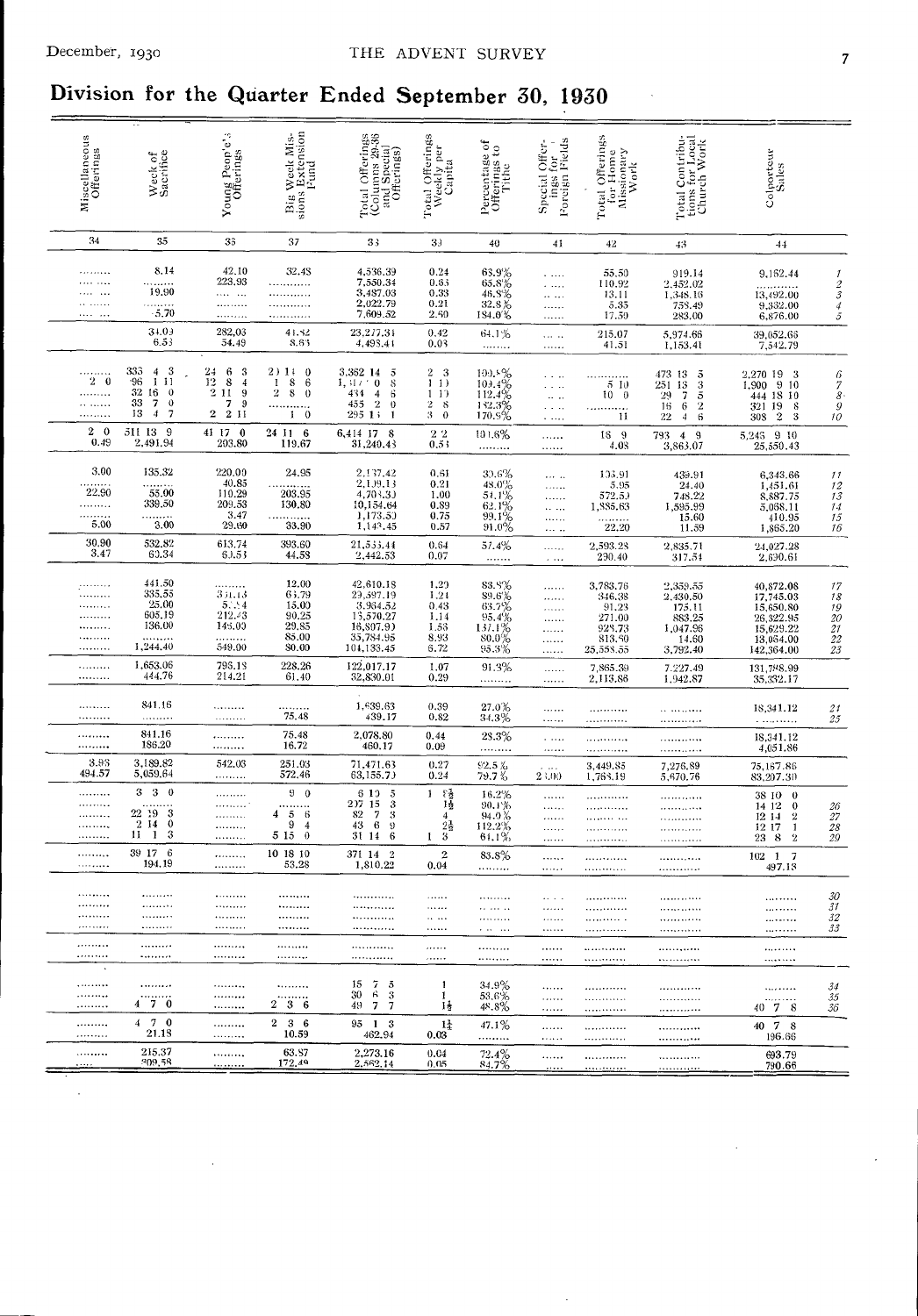Recapitulation for the Quarter

| Name of Conference<br>or Mission                                                                                    | hurches<br>Ō<br>ż                       | इ<br>$\approx$<br>tism<br>Vote<br>ā.<br>$\overline{\mathbb{E}}$ | Apostasy                                     | Death                                              | ain<br>O<br>Net                              | ۹.<br>Membersh<br>Presen                     | vangelistic<br>Workers<br>È | Colporteurs                                 | Sabbath-<br>chools<br>$\frac{1}{2}$        | ship<br>ember<br>Σ                           | Average<br>Attendance                        | Tithe                                                                               | pita<br>$\pi$<br>نۍ<br>per<br>ithe<br>F   | Sabbath-School<br>Offerings                                                     | Weekly<br>Offerings                             |
|---------------------------------------------------------------------------------------------------------------------|-----------------------------------------|-----------------------------------------------------------------|----------------------------------------------|----------------------------------------------------|----------------------------------------------|----------------------------------------------|-----------------------------|---------------------------------------------|--------------------------------------------|----------------------------------------------|----------------------------------------------|-------------------------------------------------------------------------------------|-------------------------------------------|---------------------------------------------------------------------------------|-------------------------------------------------|
|                                                                                                                     | $\boldsymbol{2}$                        | 3                                                               | 4                                            | $\overline{5}$                                     | 6                                            | 7                                            | 8                           | 9                                           | 10                                         | 11                                           | 12                                           | 13                                                                                  | 14                                        | 15                                                                              | 16                                              |
| N. E. Division<br>Baltic Union<br>British<br><br>Polish<br><br>$\epsilon$<br>Scand.<br><br>Iceland-Faroes Con.<br>5 | $\cdots$<br>89<br>67<br>118<br>184<br>9 | $\cdots$<br>61<br>105<br>163<br>258<br>$\cdots$                 | $\cdots$<br>40<br>33<br>21<br>48<br>$\cdots$ | $\cdots$<br>8<br>13<br>4<br>40<br>$\boldsymbol{2}$ | <br>$\cdots$<br>50<br>122<br>179<br>$\cdots$ | .<br>4,225<br>4,547<br>2,706<br>8,911<br>362 | 14<br>53<br>97<br>63<br>86  | <br>49<br>$\varepsilon$ o<br>45<br>126<br>9 | $\cdots$<br>103<br>131<br>209<br>273<br>11 | .<br>4.380<br>4,607<br>3.256<br>7,232<br>341 | .<br>2,832<br>3,504<br>2.652<br>4,828<br>251 | 7.013.00<br>S<br>S<br>28,483.40<br>s<br>4,253.50<br>S<br>35,863.20<br>S<br>1,623.30 | .<br>0.13<br>0.49<br>0.12<br>0.31<br>0.34 | . <i>. .</i> <b>.</b><br>1.280.47<br>5,785.29<br>1.045.29<br>4,463.97<br>225.09 | . <b>.</b><br>11.75<br>.<br>25.81<br>79.14<br>. |
| Totals for Unions                                                                                                   | 467                                     | 597                                                             | 142                                          | 67                                                 | -351                                         | 20,751                                       | 303                         | 319                                         | 727                                        | 19,816                                       | 14,067                                       | s<br>77,236.40                                                                      | 0.29                                      | 17,800.11                                                                       | 116.70                                          |
| E. Afr'n Union Miss. 6<br>*Ethiopian<br>W. African M ssions 8                                                       | 28<br>13                                | 121<br>$\cdots$<br>32                                           | 12<br>$\cdots$                               | 3<br>$\cdots$<br>3                                 | 40<br>$\cdots$<br>27                         | 3,147<br>220<br>1,347                        | 24<br>8<br>11               | $\cdots$<br>$\cdots$<br>$\cdots$            | 244<br>8<br>84                             | 9,581<br>163<br>3.779                        | 8,912<br>163<br>3,195                        | S<br>2,158.20<br>S<br><br>S<br>981.00                                               | 0.05<br>.<br>003                          | 1,500.43<br>418.02                                                              | .<br>.<br>.                                     |
| Totals for Missions                                                                                                 | 48                                      | 153                                                             | 13                                           | 6                                                  | 67                                           | 4,714                                        | 43                          |                                             | 336                                        | 13,523                                       | 12,270                                       | я<br>3,139.20                                                                       | 0.05                                      | 1,918.45                                                                        | .                                               |
| Grand Tot. 3 d Q. 1930<br>1929                                                                                      | 515<br>47)                              | 750<br>571                                                      | 155<br>140                                   | 73<br>48                                           | 418<br>353                                   | 25,435<br>23,862                             | 349<br>323                  | 319<br>367                                  | 1.063<br>934                               | 33,339<br>31,453                             | 26,337<br>26,044                             | 80.375.60<br>S<br>S<br>78,373.79                                                    | 0.24<br>0.25                              | 19.718.56<br>17,729.15                                                          | 116.70<br>288.75                                |

#### \* No report.

 $(Continued from page 5.)$ other treatments. Payment sometimes consists of potatoes, flour, eggs, or other food-stuffs. By paying something for the benefits received, the patient appreciates more fully what is done for him.

A man living near one of our out-schools is very interested in our mission; every day he will walk for more than four hours in order to get injections in his ear and some medicine. He also brings some new sick people with him and so the number of our patients is increasing.

It is very interesting to study the people out here and especially to study their mentality. The better we understand what is in their minds the better we can help them. We can quite largely get to know what is in their hearts by listening to their prayers. It may be of interest to repeat some of the expressions they use when they talk to the Lord. The following are some examples:

"We are like seeds that need water in order to grow; likewise we need the Word of God in order to grow strong in the Lord, and we must pray in order to grow rapidly.

"We are like rotten eggs that will break easily and then will stink and smell bad; we are so weak and our lives stink and smell of all our misdeeds and our bad conduct. Like the egg which cannot be made over again we are lost; we need the salvation of Jesus Christ.'

"We are like rats which easily can fall into the trap and die. In the same way we are falling in the snares of Satan, and our share will be death like the rats."

'We feel that we are like the clay which is worth nothing until it has been formed. Please take us and form us so that we may become good vessels in Thy service.'

"We are like wagons without wheels; lamps without oil; axes without handles; life without power; help us."

"We go astray and perish like sheep without a shepherd."

"We are like a book without leaves; a boat without a rudder;

fire that does not warm; and chickens without a mother.'

"Like quinine saves us from fever we need Jesus as our saving medicine."

These are some of the prayers we hear and it is very touching to listen to these earnest souls when they bring before God what is on their hearts. They certainly feel their great need and what a mighty longing they have to be lifted from their degraded condition! Let us pray for them. May the Lord help us in our endeavours to assist them. Utimbaru, East Africa.

# Lying Wonders

### By M. J. VINE

EVER since we arrived, which isn't very long ago after all, we have heard constantly of a certain miracle-working prophet at Ilesha, a town a hundred miles or so from Claiming only to be a Ibadan. servant of God, and possessed only of faith in Him, he has healed the sick; made the blind to see; cripples, through his prayers, have gone away robust and strong; barren women have been given children; and altogether his doings would seem a direct fulfilment of those thrilling words of the Saviour, "Greater things than these shall ye do, because I go unto My Father." Almost every day the question has arisen, "Are these really the lying wonders of which Paul speaks? May they not indeed be manifestations of God's Spirit?" and it has been good for us that the answer has not been far to seek.

We little realized, however, how urgent a question it would become. Such a commotion as there is outside. Such a running to and fro, such a rumble and roar of voices pleading with the Lord to save them, to bless them, to send them babies and to give them wealth, such a medley of inconsistent sounds, laughing, shrieking, yelling, buying, selling, chanting, singing, praying, we have never heard before.

And our poor corn, to say nothing of our hardly-bought hedge, all trampled on, broken and spoiled. But what mattered our corn? Why worry about a hedge? Happily the strength of the law has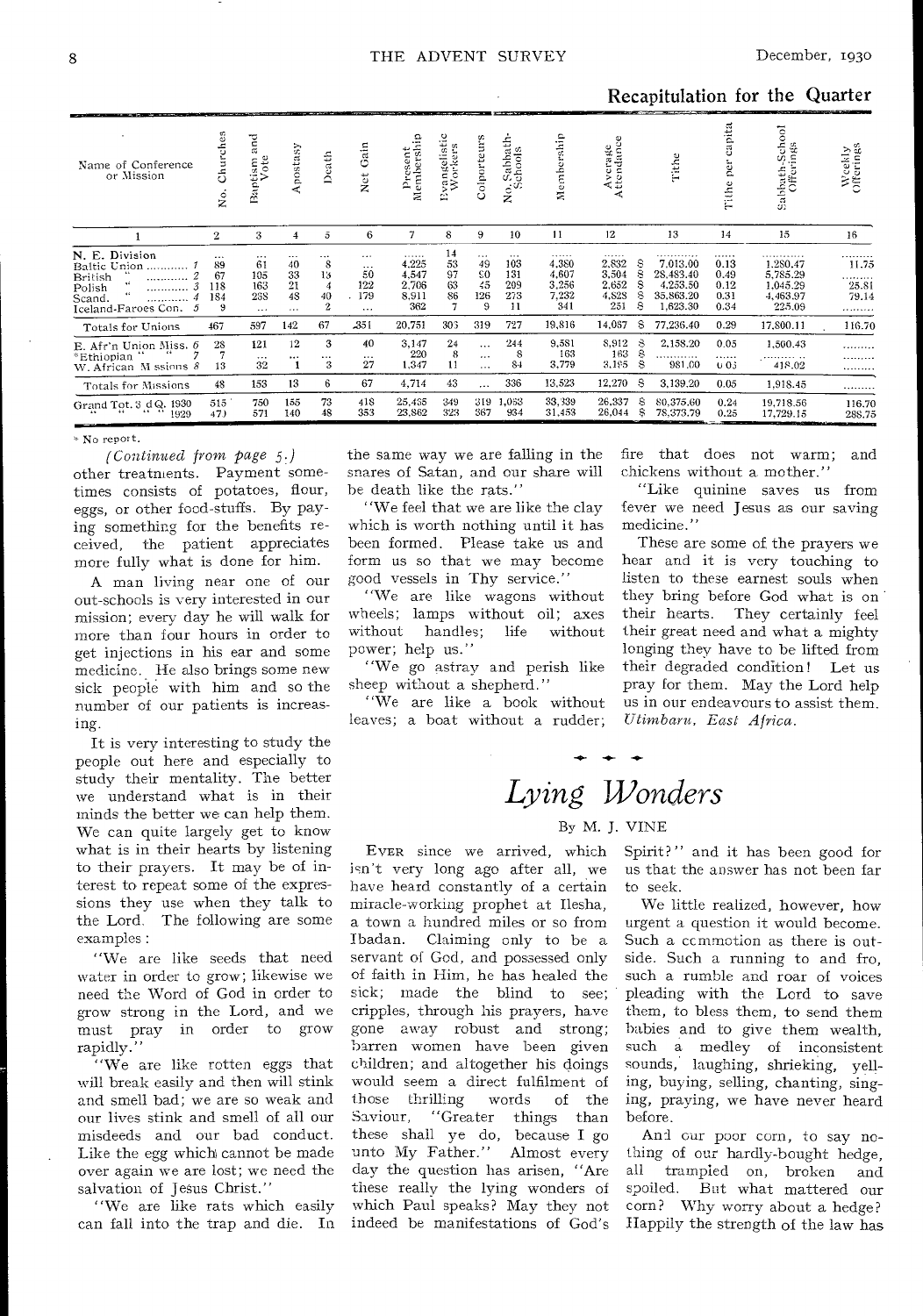### Ended September 30, 1930

| Harvest<br>Ingathering                                      | Annual<br>Offering              | Miscellaneous<br>and Young People          | Week of<br>Sacrifice                               | is Week and<br>Special<br>Offerings<br>Big     | Total Offerings<br>(including Big<br>Week and Special)       | Offerings<br>capita<br>per<br>Total       | Percentage of<br>Offerings to<br>Tithe         | Total Contribu-<br>tions for Home<br>Missionary<br>Work | Total Contribu-<br>tions for Local<br>Church Work   | Sales<br>Colporteur                                                      |                        |
|-------------------------------------------------------------|---------------------------------|--------------------------------------------|----------------------------------------------------|------------------------------------------------|--------------------------------------------------------------|-------------------------------------------|------------------------------------------------|---------------------------------------------------------|-----------------------------------------------------|--------------------------------------------------------------------------|------------------------|
| 17                                                          | 18                              | 19                                         | 20                                                 | 21                                             | 22                                                           | 23                                        | 24                                             | 25                                                      | 26                                                  | 27                                                                       |                        |
| <br>3 135 85<br>22,639.29<br>1,193.51<br>22,548.00<br>32.16 | <br>0.64<br>.<br>.<br>18.53<br> | <br>54.49<br>204.29<br>73.00<br>214.21<br> | .<br>6.58<br>2,491.94<br>60.34<br>444.76<br>186.20 | .<br>8.66<br>119.67<br>44.58<br>61.40<br>16.72 | <br>4,498.44<br>31,240.48<br>2,442.53<br>32,830.01<br>460.17 | .<br>0.08<br>0.53<br>0.07<br>0.29<br>0.09 | <br>64.1%<br>109.6%<br>57.4%<br>91.3%<br>28.3% | <br>41.51<br>4.08<br>290.40<br>2,113.86<br>             | .<br>1,153.41<br>3,863.07<br>317.54<br>1,942.87<br> | . <b>.</b><br>7,542.79<br>25,550.43<br>2,690.61<br>35,332.17<br>4,051.86 | <br>$\frac{2}{3}$<br>5 |
| 49, 548.81                                                  | 19.17                           | 545.99                                     | 3,189.82                                           | 251.03                                         | 71.471.63                                                    | 0.27                                      | 92.5%                                          | 2,449.85                                                | 7,276.89                                            | 75, 167.86                                                               |                        |
| 53.94<br><br>8.40                                           | 8.38<br>.<br>4.75               | <br><br>                                   | 194.19<br>.<br>21.18                               | 53.28<br><br>10 59                             | 1.810.22<br><br>462.94                                       | 0.04<br><br>0.03                          | 83.8%<br><br>47.1%                             | <br><br>                                                | <br><br>. <i>.</i> . <i>.</i>                       | 497.13<br><br>196.66                                                     | 6<br>7<br>8            |
| 62.34                                                       | 13.13                           |                                            | 215.37                                             | 63.87                                          | 2,273.16                                                     | 0.04                                      | 72.4%                                          |                                                         | .                                                   | 693.79                                                                   |                        |
| 49.611.15<br>40,989.79                                      | 32.30<br>101.50                 | 545.99<br>494.57                           | 3,405.19<br>5,369.22                               | 314.90<br>744.95                               | 73,744.79<br>65,717.93                                       | 0.22<br>0.21                              | 91.7%<br>83.8%                                 | 2,449.85<br>1.768.19                                    | 7,276,89<br>5,670.76                                | 75,861.65<br>83,997.96                                                   |                        |

now been sent to guard our property, but to cut across our field was the nearest way to the prophet, and the quicker they got there the better, said the inhabitants of Ibadan. Now we are surrounded. All down the side of the house a great space has been cut out of the bush, and in they flow, **a** continual, ever-increasing stream.

Such a sight as they are, too. An African crowd is always a spectacle, grotesque, colourful, absurd, but this **crowd** is more than usually exciting. For every woman, at least, carries a bottle on her head, and none are without some vessel or other in which to carry **water.**  Some have kerosene **tins; some**  have bowls; **a few, to get a** more abundant **blessing,** have small baths or buckets; but all have something, and as they come back we see them take them down and have a drink, smiling happily to themselves the while. Such blessings as they are going to receive therefrom !

But to join the crowd. We needn't go far, unfortunately. We could wish very sincerely that these enthusiastic Pentecostals had pitched their tent other than next door to our compound. We awake to the sound of their lusty **voices,**  and when we would sleep **we are**  haunted by their songs. **Every**  three hours they congregate for worship, and **we** sometimes wonder if they **ever** work at all.

Whatever it was like before, however, it was peace, perfect peace, compared with what it is now-now that their prophet has arrived. And they tell us that three others, more powerful than he, are coming! All Ibadan is on our doorstep, and from villages far and near the people come pouring in. Moreover, so that the blessing**seekers** may not get hungry and **have** to return to their homes for **food,** there is a positive market right in front of the compound. Dried fish, fried bananas all dripping in oil, fried yam, boiled yam, bean bread, corn porridge, boiled rice, farina, almost **all** the native delicacies women are selling there, and the people, having no need to hunger, just stay on.

See, there he is, the prophet, standing high up in the middle of the crowd, he in the long white robe ringing the bell. He rings the bell to start another session. Now they are beginning. They will sing a hymn, and then they will seek for a blessing which the prophet will pronounce, a blessing as manifold as the blessing wherewith Moses blessed the children of Israel. What a scene it is to be **sure,** the men rolling their eyes heavenward, and the women taking off their many yards of cloth so that the precious words may fall upon their whole bodies, and they be blessed the more. And this is where the bottles and the kerosene tins and the baths and the bowls and the buckets come in. It is all right to sun themselves in the words of the prophet, but they must have something more tangible also. So they take away gallons upon gallons of water that the prophet has blessed, and it is this

that we see them carrying on their heads, in bottlefuls, bucketfuls, bathfuls. It would be funny if it were not so pathetic.

Last night the prophet raised three people from the dead, besides working other miracles, so to-day there are an even greater number of deformed and crippled and blind among the crowd. We heard them dancing and chanting the story of it as they went by last night after the meeting was over. They sang in Yoruba, of course, but as the boys told us what they sang, it wasn't difficult for us to imagine the words,

"He has raised a man,

He has raised a man,

He has raised a man from the dead. From the dead,

From the dead,

He has raised a man from the dead."

Whether he did or not, we didn't see, but we do know that in these last days the adversary *will*  come and astonish the world with apparently works of righteousness, and it is only typical of his methods to go where the true and greater light will not outshine him. Poor creatures. Chattering, foolish, vain, and yet conscious of a need for blessing, they hug their bottles with childish glee. So sure are they of joys in store that one could almost wish the "holy water" really did contain the virtues they ascribe to it. Happily, their easily-turned heads will save them any lasting disappointment. A gaudy piece of cloth **will** quickly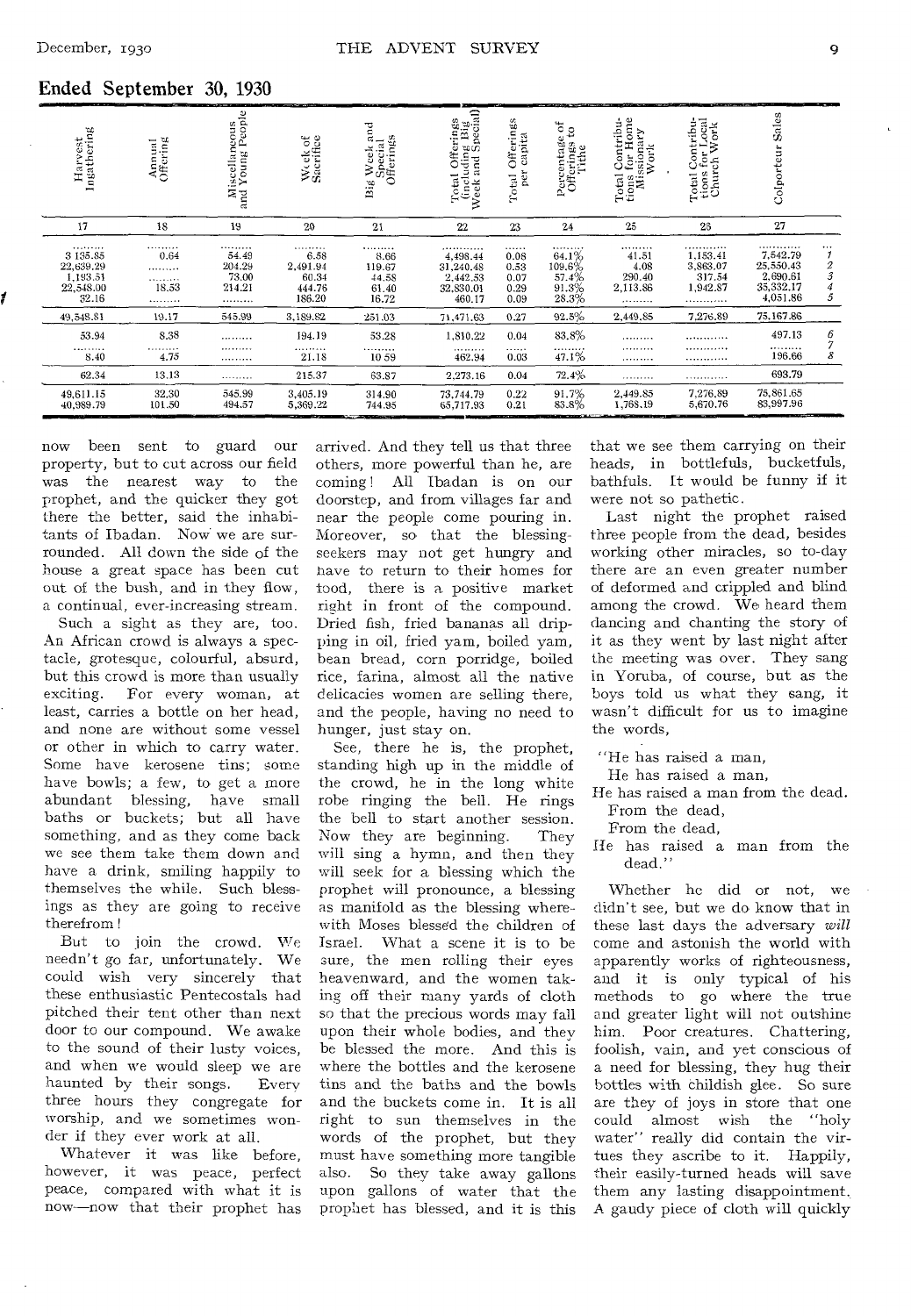### Home Missionary Report for Third Quarter, 1930

|                       | Baltic<br>Union                                                                   | British<br>Union                                                                   | Polish<br>Union                                                         | Scandinavian<br>Union                                                           | Mission                                                         | 3rd<br>1930<br>Total<br>Quarte                                                          | rg<br>1929<br>Totals,<br>Quarter,                                                        | ncrease                                                                                     |
|-----------------------|-----------------------------------------------------------------------------------|------------------------------------------------------------------------------------|-------------------------------------------------------------------------|---------------------------------------------------------------------------------|-----------------------------------------------------------------|-----------------------------------------------------------------------------------------|------------------------------------------------------------------------------------------|---------------------------------------------------------------------------------------------|
|                       | 4,225<br>54%                                                                      | 4,547<br>28%                                                                       | 2,706<br>45%                                                            | 8,911<br>24%                                                                    | <br>                                                            | 20,389<br>34%                                                                           | 19.650<br>29%                                                                            | $^{733}_{5\%}$                                                                              |
| Missionary Activities | 16,740<br>12,457<br>11,561<br>2,426<br>27,795<br>2,867<br>292<br>652<br>1.427<br> | 5,164<br>1.679<br>18,235<br>660<br>52.848<br>21,333<br>525<br>2,972<br>1.974<br>14 | 6,233<br>11,395<br>403<br>248<br>7,617<br>269<br>47<br>119<br>248<br>32 | 4,814<br>4,623<br>2,103<br>932<br>93,546<br>6,513<br>71<br>2,012<br>1,003<br>11 | 1,691<br>6.309<br>1.019<br><br>3.498<br>.<br><br>-89<br>246<br> | 34,642<br>36,463<br>33,321<br>4,266<br>185,304<br>30.982<br>935<br>5.844<br>4.898<br>57 | 36,248<br>25,611<br>25,058<br>3,181<br>179,336<br>43,571<br>610<br>7,715<br>4,230<br>132 | $*1,606$<br>16,852<br>8.263<br>1,085<br>5,968<br>*12,589<br>325<br>$*1,871$<br>668<br>$*75$ |

'Decrease

help the women to forget that there was no baby in the bottle, and none will suffer very long because the blessings didn't come.

We are thankful that not a few of the more thoughtful find their way in to us, asking us what *is*  truth, and we are glad that the good Word is very clear and definite on the subject. We think of the "lost sheep," however, and our hearts ache. What a blessed day it will be when, by the indwelling spirit of the Son of God, they are all changed into a solemn, worshipping throng, full of the steady hope of His soon coming. May that day dawn quickly.

"I know of a land that is sunk in shame,

Of hearts that faint and tire-

And I know of a Name, a Name, a Name,

Can set that land on fire.

Its sound is a brand, its letters flame.

I know of a Name, a Name, a Name,

*Will* set that land on fire."

*ibadan, Nigeria.* 

## The World We Live In **-4- -4- -4.-**

*(Continued from page 3.)* 

able to lead them, very slowly at the natives they are soon in a flood of difficulties. But they do understand the setting of the Old Testament with all its symbols and ceremonial laws. Through these we are first, along the right path. Erelong they are able to incorporate into their lives the higher standards

of the New Testament, although Old Testament in form.

In our village work we often devise schemes in order that the natives might understand better the story of Jesus. Their material outlook on life always demands concrete examples and illustrations. Our public work is nearly always done in the evening just before it gets dark. The work for the day is finished, the people have eaten their meal, and are ready to sit and listen. As the darkness falls we are sometimes able to use the magic lantern with good effect. The difficulty is to get slides to suit the occasion, so it often means that we have to make our own. We have learned that the story of the prodigal son is one of the best mediums for teaching the African the love of God. In our lectures we show the rich man with his two sons living happily in their home, the request of the younger for his portion and his departure into a "far country." Then comes the scene of revelry and the spending of his money in riotous living, as it is done in this country. Later his degradation is portrayed and the

|                                                                                                   |                                                       |                                            |                                         |                                      |                              |                             |                                        | Our Native Work in Heathen Africa       |                                      |                          |
|---------------------------------------------------------------------------------------------------|-------------------------------------------------------|--------------------------------------------|-----------------------------------------|--------------------------------------|------------------------------|-----------------------------|----------------------------------------|-----------------------------------------|--------------------------------------|--------------------------|
| · NAME OF CONFERENCE<br>OR MISSION                                                                | Ministers<br>Ordained                                 | Licensed<br>Ministers                      | Missionaries<br>Licensed                | Teachers                             | Colporteurs                  | Other Workers               | Total                                  | ū<br>Cla<br>Number in<br>Baptismal Cla: | ð<br>Number                          | Train, Schs<br>Enrolment |
| 1                                                                                                 | $\overline{2}$                                        | 3                                          | $\overline{\bf 4}$                      | 5                                    | 6                            | 7                           | 8                                      | 9                                       | 10                                   | 11                       |
| East African Union Mission<br>Kenya<br>West Tanganyika<br>East Tanganyika<br>**Uganda             | $\cdots$<br><br>.<br>.                                | $\mathbf{2}$<br>.<br>$\boldsymbol{2}$<br>1 | .<br><br>$\mathbf{2}$<br>$\overline{2}$ | 263<br>53<br>18<br>9                 | 4<br>2<br>4<br>3             | 28<br><br>10<br>1           | 297<br>55<br>36<br>16                  | 797<br>290<br>258<br>31                 | $\overline{2}$<br>1<br>1<br>$\cdots$ | 64<br>18<br>24<br>       |
| Totals                                                                                            | $\cdots$                                              | 5                                          | $\overline{4}$                          | 343                                  | 13                           | 39                          |                                        | 404 1,376                               | 4                                    | 106                      |
| Ethiopian Union<br>*Central Abvssinia<br>*Eastern<br>i i<br>*Western<br>٤ż.<br>*Eritrea<br>Totals | 1<br>$\ddotsc$<br>$\ddotsc$<br>я<br>.<br>$\mathbf{I}$ | <br>.<br>.<br>.                            | $\cdots$<br>.<br>.                      | 10<br>1<br>$\overline{2}$<br>4<br>17 | 1<br>$\cdots$<br>.<br>.<br>1 | $\ddotsc$<br><br>.<br><br>. | 12<br>1<br>$\boldsymbol{2}$<br>4<br>19 | 4<br>.<br>.<br>4                        | $\ddotsc$<br>.<br>.                  | .                        |
| West African Missions<br>9<br>Gold Coast                                                          | 4<br>1<br>4                                           | 6<br>$\ddotsc$<br>.                        | 15<br>12<br>4                           | .<br>.<br>.                          | $\ddotsc$<br>.               | .<br>$\overline{4}$<br>22   | 25<br>17<br>30                         | 134<br>$\cdots$<br>241                  | 1<br>.<br>1                          | 20<br>$\cdots$<br>23     |
| Totals                                                                                            | 9                                                     | 6                                          | 31                                      | .                                    | .                            | 26                          | 72                                     | 375                                     | $\overline{2}$                       | 43                       |
| Grand Totals 2nd Quarter 1930                                                                     | 10                                                    | 11                                         | 35                                      | 360                                  | 14                           | 65                          |                                        | 495 1.755                               | 6                                    | 149                      |
| Grand Totals 2nd Quarter 1929                                                                     | 7                                                     | 10                                         | 33                                      | 359                                  | 17                           | 52                          |                                        | 478 1.769                               | 7                                    | 157                      |

' No Report \*\*Report for Two Quarters.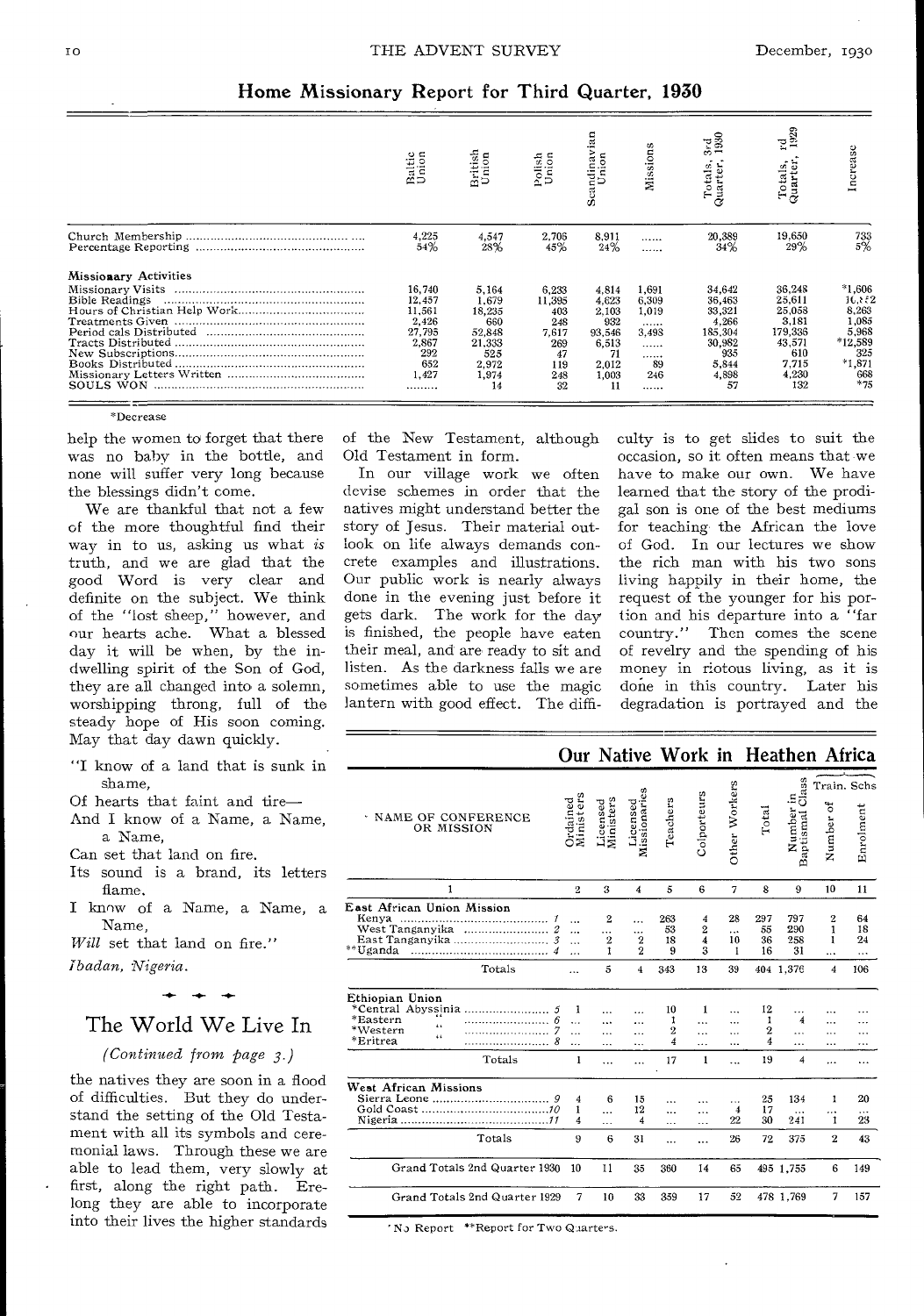### Missionary Volunteer Report for Third Quarter, 1930

|                 | Battic<br>Union                                                     | British<br>Union                                                  | Polis<br>Unio                                                       | vian<br>Scandinav<br>Union                                          | Missions                                                                | 3rd<br>1930<br>Totals,<br>uarter.                                                     | 3rd<br>1929<br>Totals,<br>Quarter,                                                 | ncrease                                                                                      |
|-----------------|---------------------------------------------------------------------|-------------------------------------------------------------------|---------------------------------------------------------------------|---------------------------------------------------------------------|-------------------------------------------------------------------------|---------------------------------------------------------------------------------------|------------------------------------------------------------------------------------|----------------------------------------------------------------------------------------------|
|                 | 56<br>803<br>553<br>\$54.49                                         | 68<br>1,427<br>462<br>203.80                                      | 52<br>766<br>264<br>69.53                                           | 65<br>1.709<br>324<br>214.21                                        | .<br><br>.<br>.                                                         | 241<br>4,705<br>1.603<br>542.03                                                       | 219<br>4,412<br>1.553<br>452.37                                                    | 22<br>293<br>50<br>89.66                                                                     |
| Missionary Work |                                                                     |                                                                   |                                                                     |                                                                     |                                                                         |                                                                                       |                                                                                    |                                                                                              |
|                 | 5,231<br>2,950<br>4,399<br>853<br>9,653<br>940<br>107<br>146<br>718 | 991<br>148<br>9,789<br>97<br>15,627<br>7,146<br>108<br>770<br>489 | 1,309<br>2.555<br>195<br>117<br>2,271<br>42<br>$\cdots$<br>16<br>57 | 879<br>477<br>429<br>135<br>16,722<br>383<br>45<br>352<br>341<br>11 | 1.691<br>6,309<br>1.019<br>.<br><br><br><b>*********</b><br><br>246<br> | 10,101<br>12,439<br>15.831<br>1.202<br>44,273<br>8.511<br>260<br>1,284<br>1,851<br>22 | 8.321<br>5.734<br>11,570<br>680<br>65,574<br>10,670<br>203<br>4,042<br>1,547<br>79 | 1.780<br>6,705<br>4,261<br>522<br>$*21.301$<br>$*2,159$<br>57<br>$*2.758$<br>304<br>$*_{57}$ |

occasions when we see the hearts of these people touched by the love of God, we realize that although men live in worlds of infinite variety, this message is moving men to a common centre and bringing all our separate worlds into a mighty chorus of thanksgiving for the love which has brought salvation. It is our joy, and the joy of all God's messengers, to enrich the lives of fallen men with the consciousness of the world which Jesus has gone to prepare, where all differences and imperfections will vanish, where all men will be one, where all will understand the world

'Decrease

father is shown longing for the son's return. When at last the boy comes home and the father rushes forward, and with his own rich robe covers his shame, this touches the heart of the Ashanti man as it expresses his idea of the greatest depth of filial affection.

In this life we may sit and talk with each other, we work together, we play together, we exchange confidences and share our laughter and experiences, but very rarely does one understand the world of the other-that world which is the  $s\bar{t}$ m of numberless factors of incomprehensible diversity. But on the

### for the Second Quarter, 1930

| - 7.                           |                         |                     | ,,,,,                     | amini,                            |                     |                                                             |                                  |                                                                                                                                                                                                                           |                                                                       |                                         |                                                     |
|--------------------------------|-------------------------|---------------------|---------------------------|-----------------------------------|---------------------|-------------------------------------------------------------|----------------------------------|---------------------------------------------------------------------------------------------------------------------------------------------------------------------------------------------------------------------------|-----------------------------------------------------------------------|-----------------------------------------|-----------------------------------------------------|
|                                |                         |                     | Stat. Scho's Out-Schools  |                                   |                     |                                                             |                                  |                                                                                                                                                                                                                           |                                                                       |                                         |                                                     |
| Number of                      | Enrolment               | Number of           | Enrolment                 | Number of                         | Enrolment           | Girls' Schs Med.Miss. W<br>o. Per. givir<br>Treatments<br>ź | ments given<br>No. Treat-        | <b>European Tithe</b>                                                                                                                                                                                                     | Native Tithe                                                          | Per Cent of<br>Native to<br>Total Tithe |                                                     |
| 12                             | 13                      | 14                  | 15                        | 16                                | 17                  | 18                                                          | 19                               | 20                                                                                                                                                                                                                        | 21                                                                    | 22                                      |                                                     |
| $\frac{3}{5}$<br>$\frac{4}{2}$ | 276<br>201<br>267<br>39 | 265<br>35<br>4<br>3 | 8,954<br>502<br>107<br>65 | $\frac{2}{2}$<br>$\mathbf{1}$<br> | 58<br>26<br>13<br>. | 4<br>6<br>2<br>3                                            | 3,280<br>5,377<br>1,120<br>4,318 | £ 40<br>4<br>$\bf 2$<br>8<br>$\overset{\text{\large\bf £}}{\underset{\text{\large\bf £}}{\text{\large\bf 2}}} \frac{87}{54}$<br>$\mathbf{1}$<br>6<br>7<br>$\frac{2}{3}$ $\frac{10}{37}$<br>11<br>8<br>$\overline{2}$<br>6 | $\frac{6}{5}$<br>143<br>8<br>33<br>9<br>17<br>6<br>24<br>6<br>12<br>8 | 62.2%<br>37.9%<br>70.1%<br>24.9%        | $\frac{7}{2}$ $\frac{2}{3}$ $\frac{3}{4}$           |
| 14                             | 783                     | 307                 | 9,628                     | 5                                 | 97                  | 15                                                          | 14,095                           | £229<br>7<br>$6\phantom{1}6$<br>1,117.00<br>\$                                                                                                                                                                            | 213 15 10<br>1,041.20                                                 | 48.3%                                   |                                                     |
| $\bf{2}$<br>1<br>1<br>$\cdots$ | <br><br>8<br>           | 1<br><br>1<br>      | .<br><br>6<br>            | 1<br><br>.<br>                    | $\cdots$<br>        | $\boldsymbol{2}$<br>$\mathbf 2$<br>Ĭ<br>                    | 331<br>277<br>85<br>.            |                                                                                                                                                                                                                           |                                                                       |                                         | 5<br>67<br>8                                        |
| 4                              | 8                       | $\overline{2}$      | $\boldsymbol{6}$          | 1                                 |                     | $\tilde{\mathbf{5}}$                                        | 693                              |                                                                                                                                                                                                                           |                                                                       | .                                       |                                                     |
| 21<br>1<br>$\mathbf{2}$        | .610<br>74<br>149       | <br>1               | <br>43                    | <br><br>.                         | $\cdots$<br>        | 22<br>$\boldsymbol{2}$<br>14                                | 830<br>910<br>1,821              | £ 12<br>£ 19<br>$\boldsymbol{2}$<br>9<br>18<br>4<br>£ 29<br>19<br>$\mathbf{2}$                                                                                                                                            | 15<br>31<br>7<br>36<br>11<br>8<br>71<br>$\bf{0}$<br>10                | 72.3%<br>64.7%<br>70.4%                 | $\begin{smallmatrix} g\\ 10\\ 11 \end{smallmatrix}$ |
| 24                             | 833                     | $\mathbf 1$         | 43                        |                                   | $\ddotsc$           | 38                                                          | 3,561                            | $0^{\degree}3$<br>$\frac{c}{8}$ 62<br>302.02                                                                                                                                                                              | 8<br>139<br>$\mathbf{I}$<br>678.98                                    | 96.3%                                   |                                                     |
| 42                             | 1,624                   | 310                 | 9,677                     | 6                                 | 97                  | 53                                                          | 18,349                           | \$2917<br>- 9<br>1,419.02<br>\$                                                                                                                                                                                           | 3 11<br>353<br>1,720.18                                               | 54.8%                                   |                                                     |
| 21                             | 935                     | 276                 | 10,811                    | $\tilde{\texttt{5}}$              | 80                  | 50                                                          | 13,983                           | £216<br>6<br>1<br>\$<br>1,052.28                                                                                                                                                                                          | 2<br>8<br>329<br>1,602.92                                             | 60.3%                                   |                                                     |

of the other, where all men will behold Him face to face, and be changed into the same image. Here, again, we shall realize the infinity of worlds that God is waiting to reveal to us, and in our joy we shall say, "What a wonderful place is this, the world in which we live."

*Gold Coast, West Africa.* 

#### *(Continued from page 12.)*

were also baptized in the Upper Mende and some in the Temne section. Also here at Waterloo we have had a baptism this year and are expecting to have another very soon. Brother Harding has invited me to see some candidates in Freetown next week. We hope to baptize another thirty candidates by the end of the year."

#### H. GRONERT.

"I have had requests made to me personally for eighteen schools in this part (Ikidzu) besides the calls that are coming in all the way from Utimbaru to Mwagala. I feel sorry that we have to wait, for if I had teachers I could open schools all over this area. However, we will try to improve the teachers we have until our training school is ready to give us more.'

G. A. ELLINGWORTH.

| The Advent Survey                                                                                  |
|----------------------------------------------------------------------------------------------------|
| Organ of<br>The Northern European Division of the<br>General Conference of S. D. A.                |
| Editor: Ella M. Eastcott<br>Published monthly on the 25th day of                                   |
| the month. Price 2/6 per annum. Sub.<br>scriptions to be sent to your local Pub-<br>lishing House. |